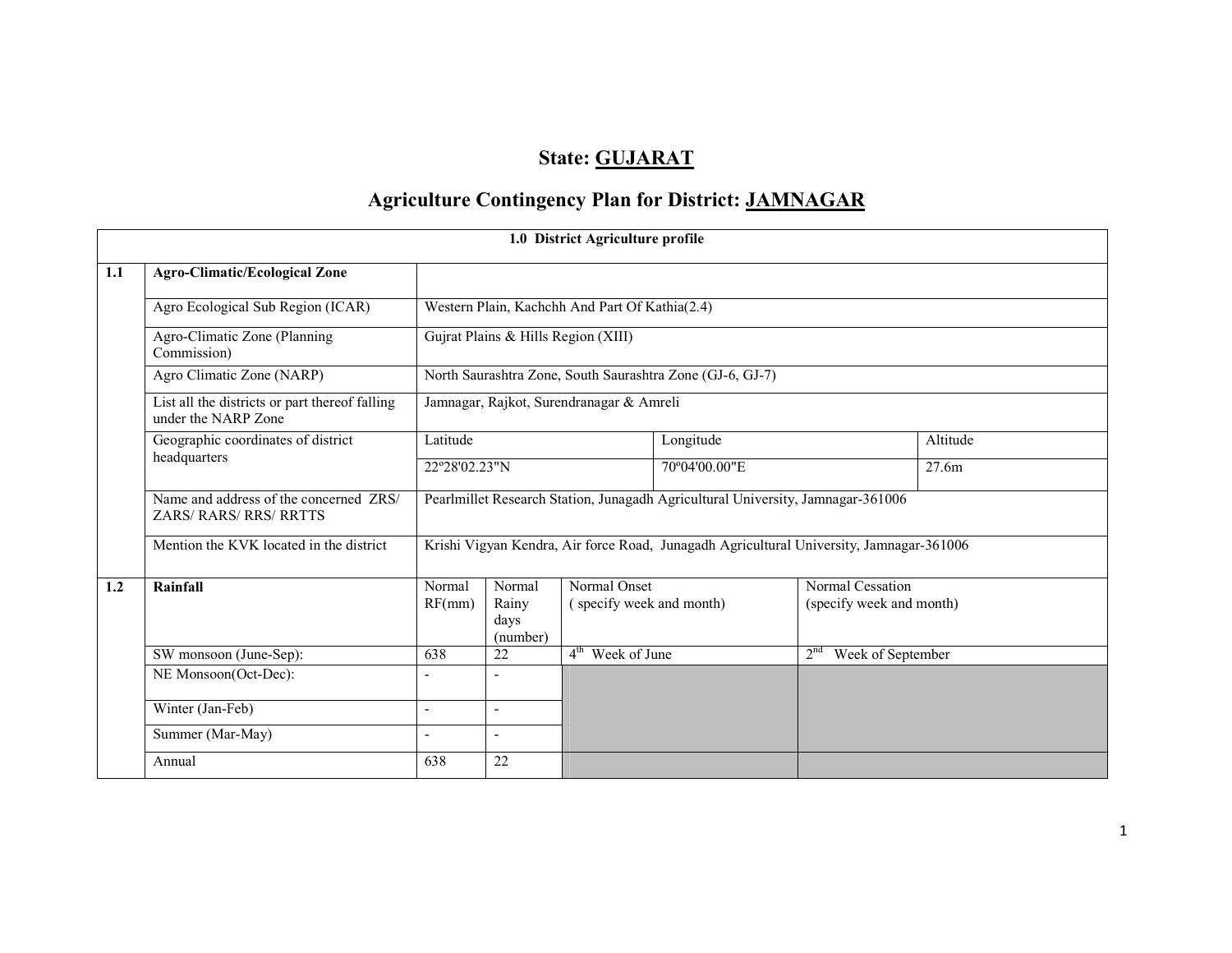| <b>1.J</b> | <b>Land use</b>   | Geographical | Cultivable | Forest | Land under   | Permanent | Cultivable | Land under | Barren and   | Current | Other   |
|------------|-------------------|--------------|------------|--------|--------------|-----------|------------|------------|--------------|---------|---------|
|            | pattern of the    | area         | area       | area   | non-         | pastures  | wasteland  | Misc. tree | uncultivable | fallows | fallows |
|            | district (latest  |              |            |        | agricultural |           |            | crops and  | land         |         |         |
|            | statistics)       |              |            |        | use          |           |            | groves     |              |         |         |
|            | <b>Area</b> ('000 | 1412.5       | 875.7      | 45.0   | 54.4         | 76.3      | 32.2       | 36.6       | 155.5        | 35.5    | 1.J     |
|            | ha                |              |            |        |              |           |            |            |              |         |         |
|            |                   |              |            |        |              |           |            |            |              |         |         |

| Major Soils (common names like red<br>sandy loam deep soils (etc) | Area $('000 ha)$ | Percent (%) of total |
|-------------------------------------------------------------------|------------------|----------------------|
| Medium black to Shallow black soils                               | 516              | 59.0                 |
| Mixed red and black soils                                         |                  |                      |
| Coastal alluvial soils                                            | 299              | 34.1                 |
| Others (specify):                                                 |                  |                      |

| 1.5 | <b>Agricultural land use</b>    | Area $('000 ha)$ | Cropping intensity % |
|-----|---------------------------------|------------------|----------------------|
|     | Net sown area                   | 820              | 122.5                |
|     | 185<br>Area sown more than once |                  |                      |
|     | Gross cropped area              | 1005             |                      |

| $1.6\phantom{0}$ | Irrigation                   |                          | Area ('000 ha) |                                    |  |  |  |  |
|------------------|------------------------------|--------------------------|----------------|------------------------------------|--|--|--|--|
|                  | Net irrigated area           | 175                      |                |                                    |  |  |  |  |
|                  | Gross irrigated area         | 185                      |                |                                    |  |  |  |  |
|                  | Rainfed area                 | 645                      |                |                                    |  |  |  |  |
|                  | <b>Sources of Irrigation</b> | Number                   | Area ('000 ha) | Percentage of total irrigated area |  |  |  |  |
|                  | Canals                       |                          | 30             | 17.2                               |  |  |  |  |
|                  | Tanks                        | -                        | -              |                                    |  |  |  |  |
|                  | Open wells                   | 58287                    | 67             | 38.3                               |  |  |  |  |
|                  | Bore wells                   | 70112                    | 77             | 44.0                               |  |  |  |  |
|                  | Lift irrigation schemes      | $\overline{\phantom{0}}$ |                |                                    |  |  |  |  |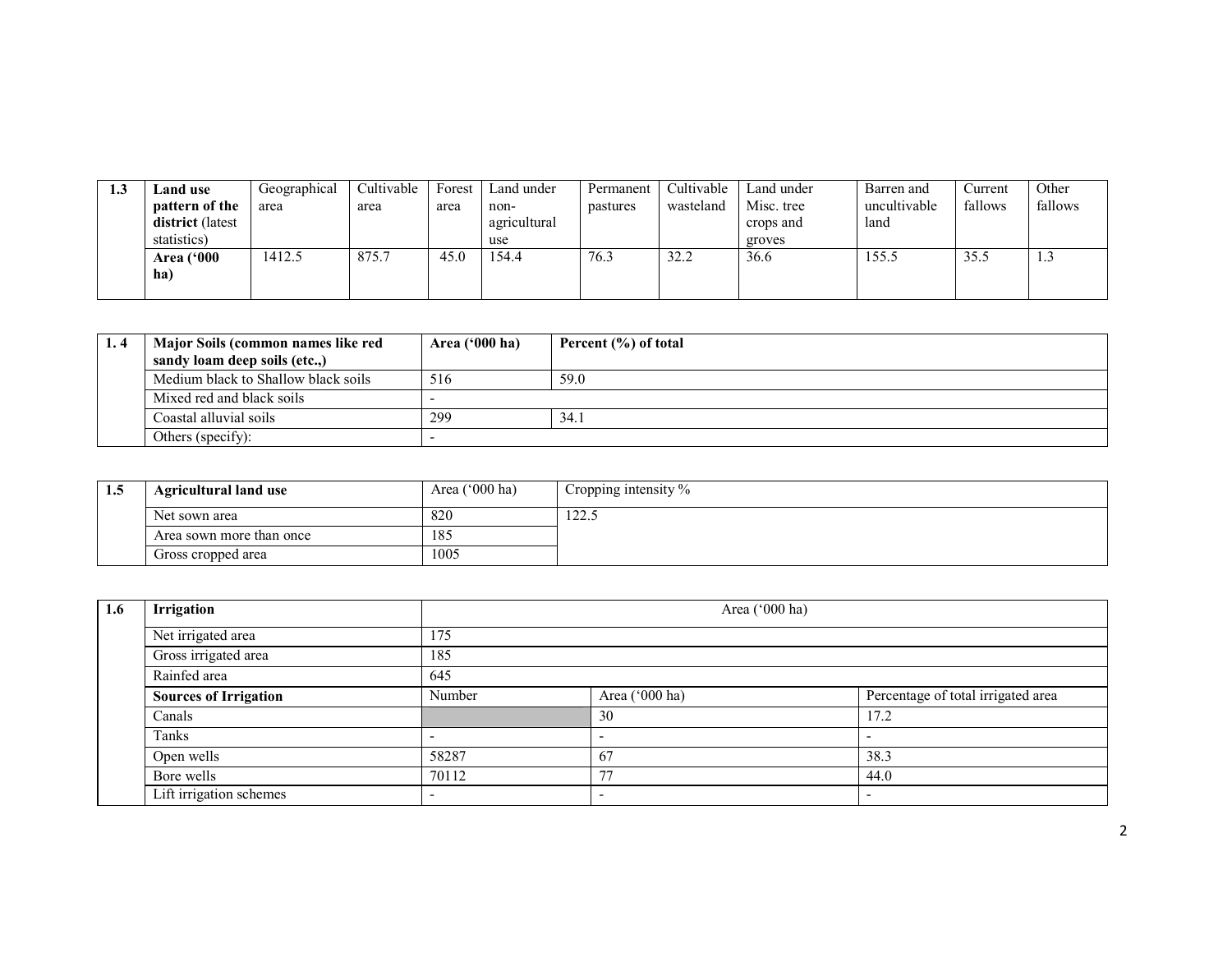|                                                                                                       | Micro-irrigation                                                                                    |                       |                                                                                     |                                                                                                                         |  |  |  |
|-------------------------------------------------------------------------------------------------------|-----------------------------------------------------------------------------------------------------|-----------------------|-------------------------------------------------------------------------------------|-------------------------------------------------------------------------------------------------------------------------|--|--|--|
|                                                                                                       | Other sources, Ponds & Check dams                                                                   |                       |                                                                                     | 0.5                                                                                                                     |  |  |  |
|                                                                                                       | Total Irrigated Area                                                                                |                       | 175                                                                                 |                                                                                                                         |  |  |  |
|                                                                                                       | Pump sets                                                                                           | 76588                 |                                                                                     |                                                                                                                         |  |  |  |
|                                                                                                       | No. of Tractors                                                                                     | 6785                  |                                                                                     |                                                                                                                         |  |  |  |
|                                                                                                       | Groundwater availability and use* (Data<br>source: State/Central Ground water<br>Department /Board) | No. of blocks/Tehsils | $(\%)$ area                                                                         | Quality of water (specify the problem<br>such as high levels of arsenic, fluoride,<br>saline etc)GW Development=60 safe |  |  |  |
|                                                                                                       | Over exploited                                                                                      |                       |                                                                                     | Saline (with sea water intrusion)                                                                                       |  |  |  |
|                                                                                                       | Critical                                                                                            |                       |                                                                                     | Saline                                                                                                                  |  |  |  |
|                                                                                                       | Semi-critical                                                                                       | 3                     | 19                                                                                  | Moderate saline                                                                                                         |  |  |  |
|                                                                                                       | Safe                                                                                                |                       | 81                                                                                  | --                                                                                                                      |  |  |  |
|                                                                                                       | Wastewater availability and use                                                                     |                       |                                                                                     | --                                                                                                                      |  |  |  |
|                                                                                                       | Ground water quality                                                                                |                       | Saline groundwater with higher TDS, Sea water intrusion problem in coastal aquifers |                                                                                                                         |  |  |  |
| *over-exploited: groundwater utilization > 100%; critical: 90-100%; semi-critical: 70-90%; safe: <70% |                                                                                                     |                       |                                                                                     |                                                                                                                         |  |  |  |
|                                                                                                       |                                                                                                     |                       |                                                                                     |                                                                                                                         |  |  |  |

(Source: Reports of Jamnagar District Panchayat, Jamnagar)

| 1.7 | S. No.         | Major field crops<br>cultivated |                          | Area ('000 ha)           |                          |                          |                              |                          |                          |                    |
|-----|----------------|---------------------------------|--------------------------|--------------------------|--------------------------|--------------------------|------------------------------|--------------------------|--------------------------|--------------------|
|     |                |                                 | <b>Kharif</b>            |                          |                          | Rabi                     |                              |                          |                          |                    |
|     |                |                                 | <b>Irrigated</b>         | Rainfed                  | <b>Total</b>             | <b>Irrigated</b>         | Rainfed                      | <b>Total</b>             | <b>Summer</b>            | <b>Grand</b> total |
|     |                | Groundnut                       | ٠                        | 391                      | 391                      | $\overline{\phantom{a}}$ | $\overline{\phantom{a}}$     | $\overline{\phantom{a}}$ | 8.8                      | 399                |
|     | $\overline{2}$ | Cotton                          | 144                      | $\overline{\phantom{0}}$ | 144                      | $\overline{\phantom{a}}$ | $\qquad \qquad \blacksquare$ | $\overline{\phantom{0}}$ | $\overline{\phantom{0}}$ | 144                |
|     | 3              | Wheat                           | $\overline{\phantom{a}}$ | $\overline{\phantom{0}}$ | $\overline{\phantom{a}}$ | 54                       | $\overline{\phantom{a}}$     | 54                       | $\overline{\phantom{0}}$ | 54                 |
|     | 4              | Castor                          | ٠                        | 12.5                     | 12.5                     | $\overline{\phantom{a}}$ | $\qquad \qquad \blacksquare$ | $\overline{\phantom{0}}$ | $\overline{\phantom{0}}$ | 12.5               |
|     | 5              | Pearl Millet                    | ٠                        | 10.1                     | 10.1                     | $\overline{\phantom{a}}$ | $\overline{\phantom{a}}$     | -                        | 2.0                      | 12.1               |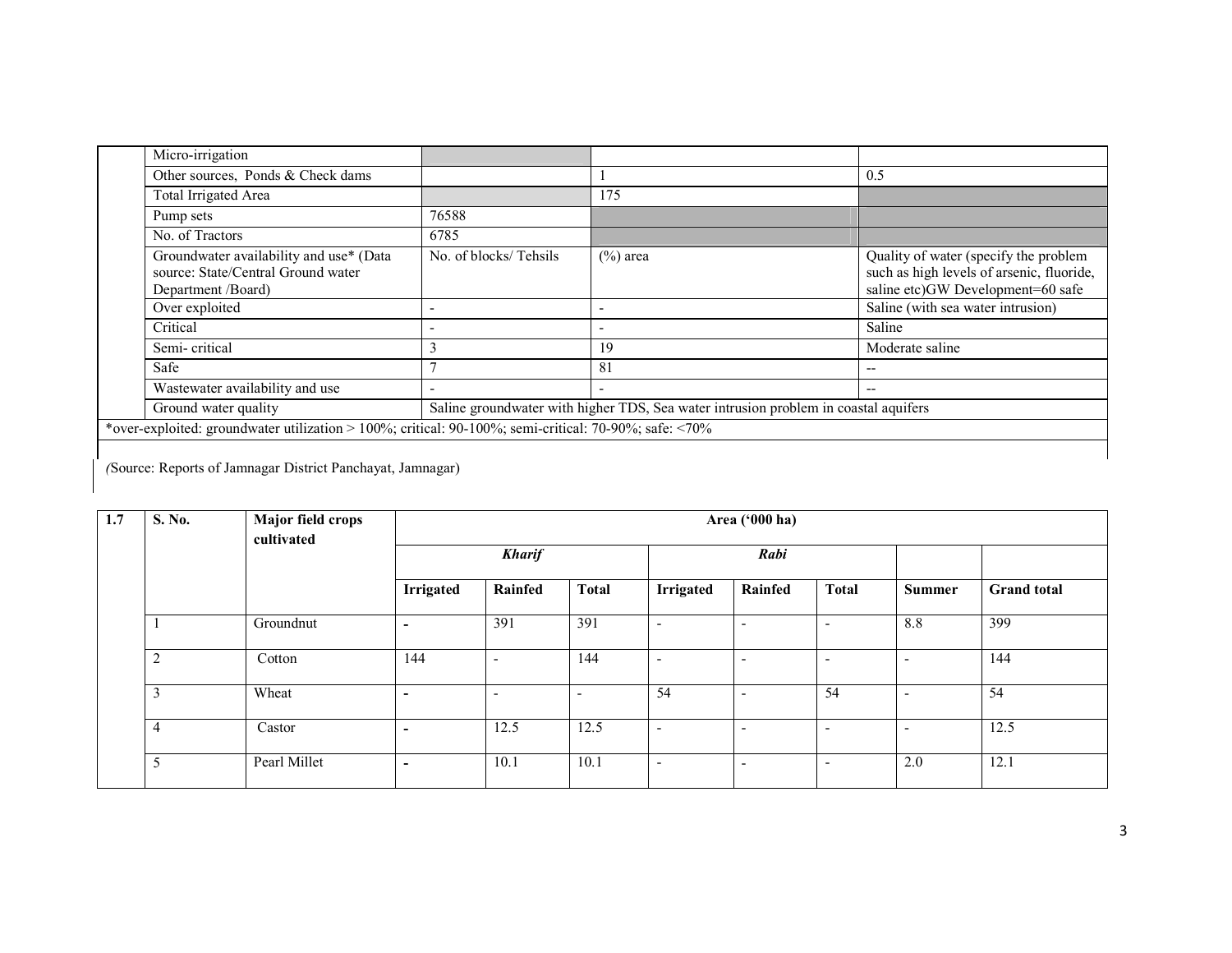| <b>Others</b>         | Others          |  |  |  | $\sim$ $\sim$<br>$\sim$ |
|-----------------------|-----------------|--|--|--|-------------------------|
| CMAC<br><b>SPCCIT</b> | $\sim$<br>√umın |  |  |  |                         |
|                       |                 |  |  |  |                         |

(Source: Director of Agriculture, Dept. of Agriculture, Govt. of Gujarat)

| S. No.    | Horticulture crops -                                | Area ('000 ha) |
|-----------|-----------------------------------------------------|----------------|
|           | <b>Fruits</b>                                       | <b>Total</b>   |
|           | Papaya                                              | 0.6            |
|           | Mango                                               | 0.5            |
|           | Ber                                                 | 0.4            |
|           | Chiku                                               | 0.2            |
|           | Acidlime                                            | 0.2            |
| Others    | Others                                              | 0.3            |
| (specify) |                                                     |                |
|           | (Source: Deputy Director of Horticulture, Jamnagar) |                |

|           | Horticulture crops -    | <b>Total</b> |
|-----------|-------------------------|--------------|
|           | <b>Vegetables</b>       |              |
|           | Garlic                  | 7.7          |
|           | Onion                   | 3.0          |
|           | Tomato                  | 2.9          |
|           | Lady Finger             | 2.2          |
|           | <b>Brinjal</b>          | 1.5          |
| Others    | Other vegetables        | 4.1          |
| (specify) |                         |              |
|           | <b>Medicinal and</b>    | <b>Total</b> |
|           | <b>Aromatic crops</b>   |              |
|           | Pamarosa                | 0.02         |
|           | Citronella              | 0.005        |
|           | Guggl                   | 0.002        |
| Others    |                         |              |
| (specify) |                         |              |
|           | <b>Plantation crops</b> | <b>Total</b> |
|           | Coconut                 | 0.4          |
|           | Rayan (Melinkara        | 0.03         |
|           | hegxandra)              |              |
|           | Cordia (Gonda)          | 0.03         |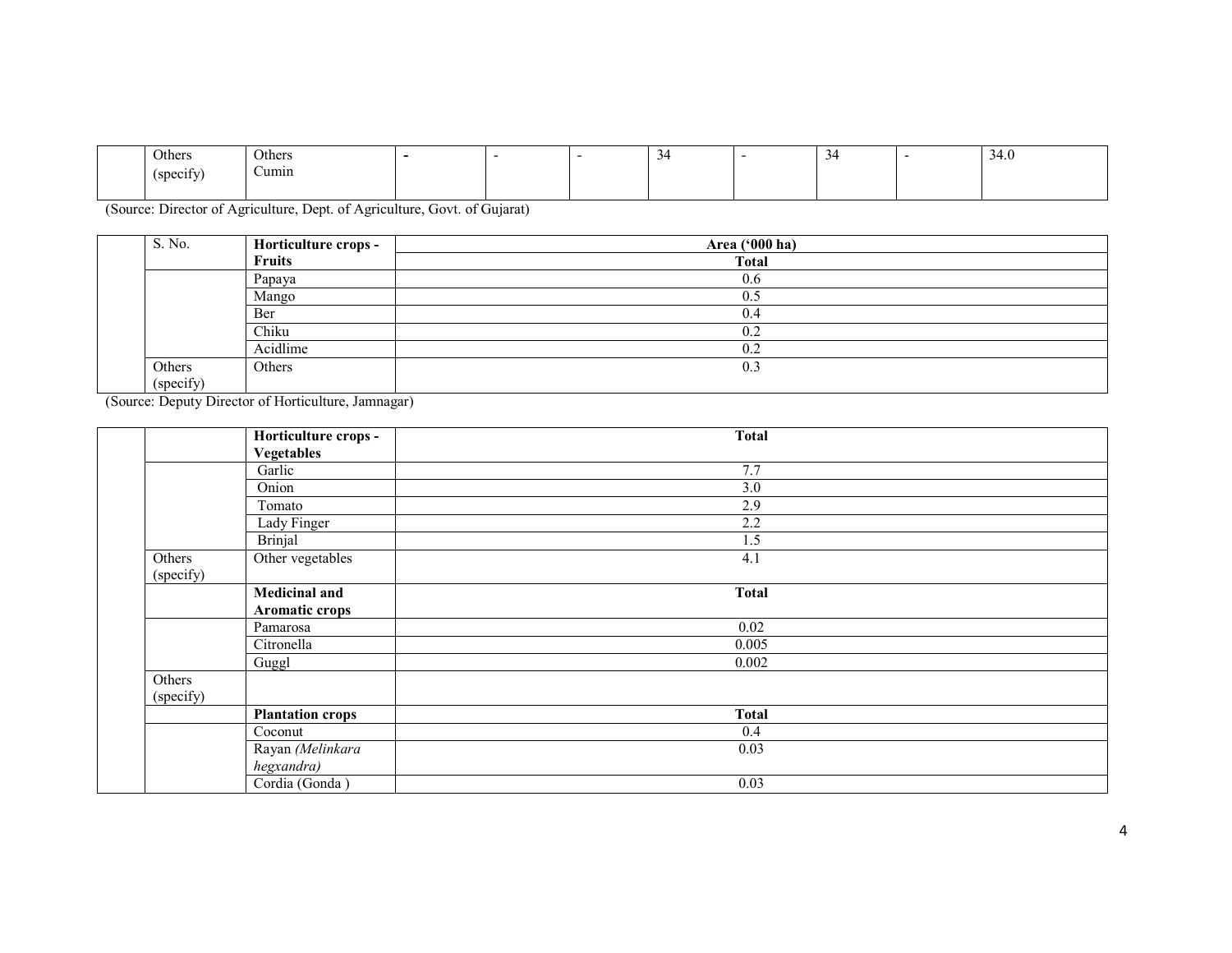|                     | phalsa                 | 0.01                     |  |
|---------------------|------------------------|--------------------------|--|
|                     | Badam                  | 0.01                     |  |
| Others<br>(Specify) | Others                 | 0.001                    |  |
|                     | <b>Fodder crops</b>    | <b>Total</b>             |  |
|                     | Sorghum                | 35.1                     |  |
|                     | Maize                  | 10.1                     |  |
|                     | Lucerne                | 8.0                      |  |
| Others<br>(Specify) |                        |                          |  |
|                     | Total fodder crop area | 53.2                     |  |
|                     | Grazing land           | 89.7                     |  |
|                     | Sericulture etc        | $\overline{\phantom{a}}$ |  |
|                     | Others (specify)       | $\overline{\phantom{a}}$ |  |

| 1.8 | Livestock                                      | <b>Male</b> ('000)       | Female ('000)            | <b>Total ('000)</b>       |
|-----|------------------------------------------------|--------------------------|--------------------------|---------------------------|
|     |                                                |                          |                          |                           |
|     | Non descriptive Cattle (local low yielding)    | 163                      | 187                      | 350                       |
|     | Crossbred cattle                               |                          |                          |                           |
|     | Non descriptive Buffaloes (local low yielding) | ◠                        | 255                      | 257                       |
|     | <b>Graded Buffaloes</b>                        |                          | $\overline{\phantom{a}}$ | ۰                         |
|     | Goat                                           | 20                       | 155                      | 173                       |
|     | Sheep                                          | 63                       | 145                      | 208                       |
|     | Others (Camel, Pig, Yak, dogs etc.)            | 6                        | 8                        | 14                        |
| 1.9 | Commercial dairy farms (Number)                |                          |                          |                           |
|     | Poultry                                        | No. of farms             |                          | Total No. of birds ('000) |
|     | Commercial (Broiler)                           | 23                       |                          | 85                        |
|     |                                                |                          |                          |                           |
|     | Backyard                                       | $\overline{\phantom{0}}$ |                          | $\overline{\phantom{a}}$  |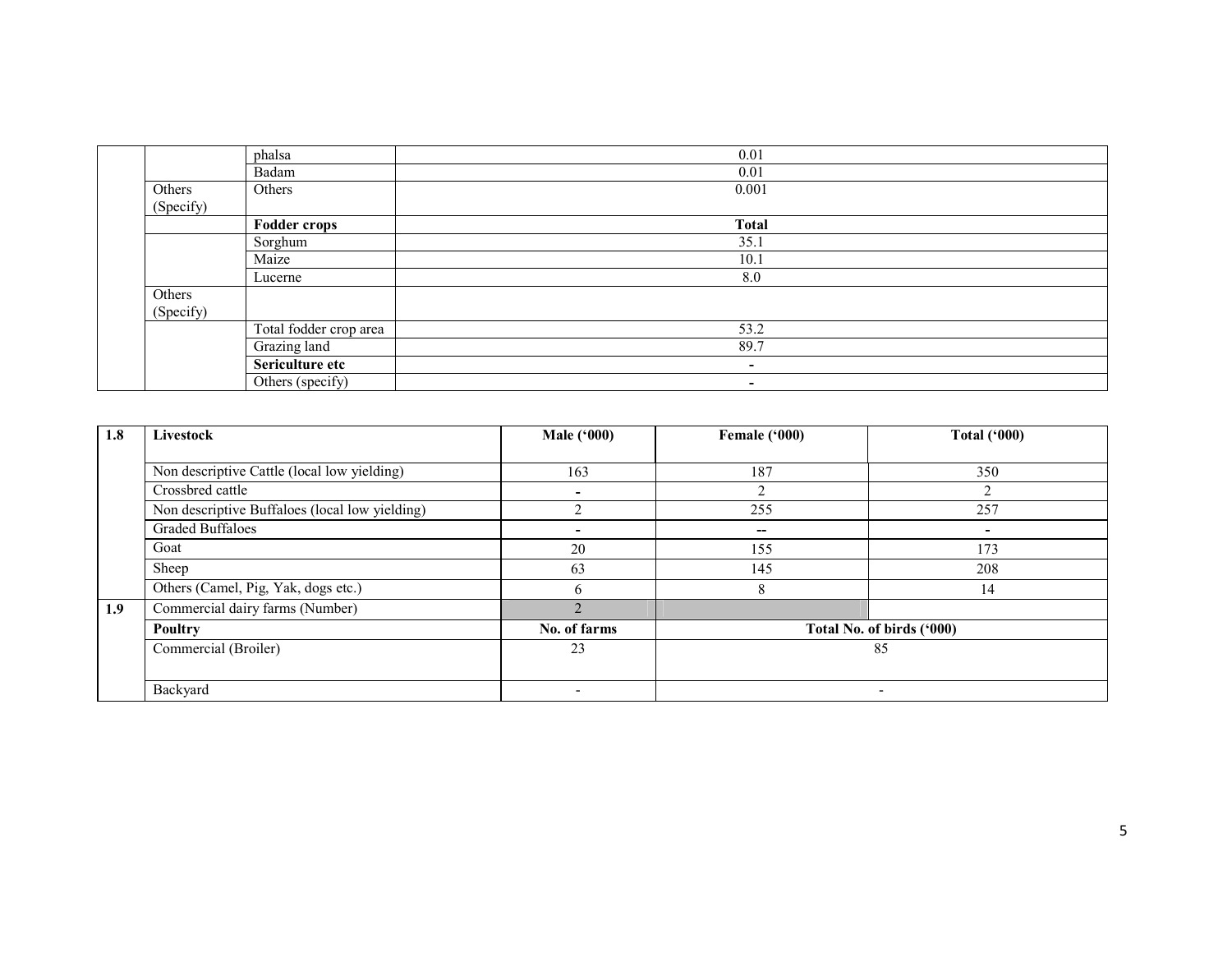| 1.10 | Fisheries (Data source: Chief Planning Officer)                 |                  |     |                        |                    |                                           |                                                        |                                                |  |
|------|-----------------------------------------------------------------|------------------|-----|------------------------|--------------------|-------------------------------------------|--------------------------------------------------------|------------------------------------------------|--|
|      | A. Capture                                                      |                  |     |                        |                    |                                           |                                                        |                                                |  |
|      | i) Marine (Data Source: Fisheries<br>Department)                | No. of fishermen |     | <b>Boats</b>           |                    |                                           | <b>Nets</b>                                            | <b>Storage facilities (Ice</b><br>plants etc.) |  |
|      | ii) Inland (Data Source: Fisheries<br>Department)               |                  |     | Mechanized             | Non-<br>mechanized | Mechanized<br>(Trawl nets.)<br>Gill nets) | Non-mechanized<br>(Shore Seines,<br>Stake & trap nets) |                                                |  |
|      |                                                                 | 40904            |     | 2233                   | 385                | 96645                                     | 31658                                                  | 32                                             |  |
|      |                                                                 |                  |     | No. Farmer owned ponds |                    | No. of Reservoirs                         | No. of village tanks                                   |                                                |  |
|      |                                                                 |                  | nil |                        |                    | 55                                        |                                                        |                                                |  |
|      | <b>B.</b> Culture                                               |                  |     |                        |                    |                                           |                                                        |                                                |  |
|      |                                                                 |                  |     | Water Spread Area (ha) |                    | Yield (t/ha)                              |                                                        | Production ('000 tons)                         |  |
|      | i) Brackish water (Data Source: MPEDA/<br>Fisheries Department) |                  |     |                        |                    | $\overline{\phantom{0}}$                  |                                                        |                                                |  |
|      | ii) Fresh water (Data Source: Fisheries<br>Department)          |                  |     | 17377.2                |                    | 33.1                                      |                                                        | 577.0                                          |  |
|      | <b>Others</b>                                                   |                  |     |                        |                    |                                           |                                                        |                                                |  |

(Source: Reports of Jamnagar District Panchayat, Jamnagar Department of Agriculture , Fisheries and Animal husbandry , Govt. of Gujarat)

#### 1.11 Production and Productivity of major crops 2004-09

| 1.11                                                              | Name of crop | <b>Kharif</b>         |                         |                          | Rabi                    |                       | <b>Summer</b>            | <b>Total</b>          |                         | Crop residue             |
|-------------------------------------------------------------------|--------------|-----------------------|-------------------------|--------------------------|-------------------------|-----------------------|--------------------------|-----------------------|-------------------------|--------------------------|
|                                                                   |              | Production<br>(000 t) | Productivity<br>(kg/ha) | Production<br>(000 t)    | Productivity<br>(kg/ha) | Production<br>(000 t) | Productivity<br>(kg/ha)  | Production<br>(000 t) | Productivity<br>(kg/ha) | as fodder<br>('000 tons) |
| Major Field crops (Crops to be identified based on total acreage) |              |                       |                         |                          |                         |                       |                          |                       |                         |                          |
|                                                                   | Groundnut    | 635                   | 1626                    |                          |                         | 21.5                  | 2442                     | 656.5                 | 1644                    | 985                      |
|                                                                   | Cotton       | 748.7                 | 876                     | $\overline{\phantom{0}}$ |                         | -                     | $\overline{\phantom{0}}$ | 748.7                 | 876                     |                          |
|                                                                   | Castor       | 26.9                  | 2960                    | $\overline{\phantom{0}}$ |                         |                       |                          | 26.9                  | 2960                    |                          |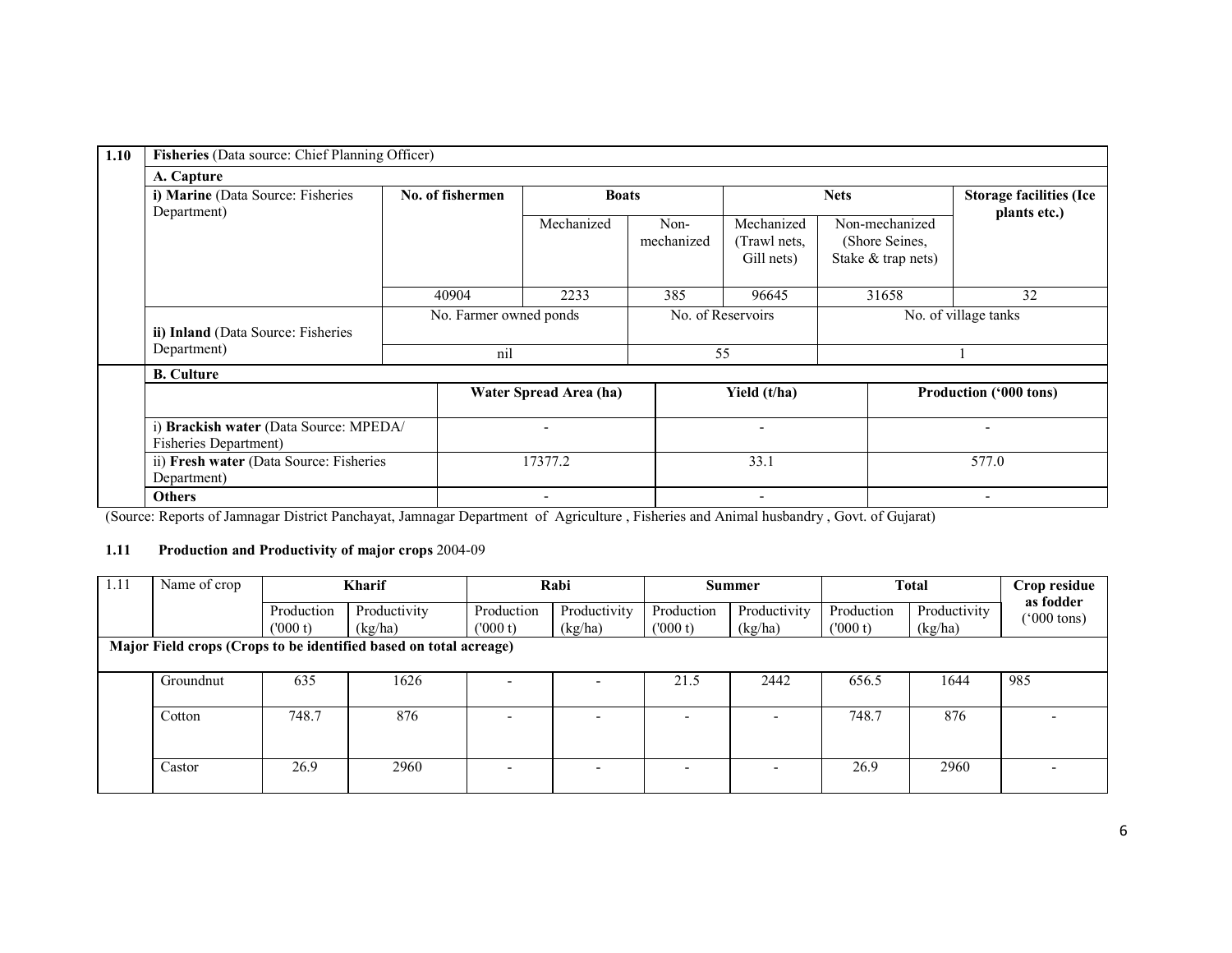|        | Wheat                                                                     |                          | $\overline{\phantom{0}}$ | 117.1                    | 3289                     |                          |                          | 117.1 | 3289                 | 117 |  |
|--------|---------------------------------------------------------------------------|--------------------------|--------------------------|--------------------------|--------------------------|--------------------------|--------------------------|-------|----------------------|-----|--|
|        | Pearl Millet                                                              | 14.4                     | 1402                     | ۰.                       | ۰                        | 4.5                      | 2440                     | 18.9  | 1562                 | 28  |  |
| Others | Others Cumin                                                              | $\overline{\phantom{0}}$ | $\overline{\phantom{0}}$ | 13.9                     | 577                      | $\overline{\phantom{a}}$ | $\overline{\phantom{0}}$ | 13.9  | 577                  |     |  |
|        | Major Horticultural crops (Crops to be identified based on total acreage) |                          |                          |                          |                          |                          |                          |       |                      |     |  |
|        | Papaya                                                                    | 27.2                     | 46500                    | -                        | ۰                        |                          |                          | 27.2  | 46500                |     |  |
|        | Mango                                                                     | $\overline{\phantom{a}}$ | $\overline{\phantom{0}}$ | $\overline{\phantom{0}}$ |                          | 1.4                      | 30900                    | 1.4   | 30900                |     |  |
|        | Ber                                                                       | $\overline{\phantom{a}}$ | $\overline{\phantom{0}}$ | 1.74                     | 5400                     |                          |                          | 1.8   | 5400                 |     |  |
|        | Chiku                                                                     | $\overline{\phantom{0}}$ | $\overline{\phantom{0}}$ | $\overline{\phantom{a}}$ |                          | 2.2                      | 9050                     | 2.2   | 9050                 |     |  |
|        | Acidlime                                                                  | 0.8                      | 3990                     | $\overline{\phantom{a}}$ |                          |                          | $\overline{\phantom{0}}$ | 0.8   | 3990                 |     |  |
| Others | Coconut                                                                   | 3.5                      | 8300                     | ۰.                       | $\overline{\phantom{a}}$ |                          | $\overline{\phantom{0}}$ | 3.5   | 8300<br>nuts/ha/year |     |  |

| 1.12 | Sowing window for 5<br>major field crops<br>(start and end of normal<br>sowing period) | <b>Groundnut</b>          | Cotton                            | Wheat                  | Bajra (Pearl<br><b>Millet</b> ) | Castor                                |
|------|----------------------------------------------------------------------------------------|---------------------------|-----------------------------------|------------------------|---------------------------------|---------------------------------------|
|      | Kharif-Rainfed                                                                         | June $4th$ week to        | June $4^{\text{th}}$ week to July |                        | June $4th$ week to July         | July $2^{nd}$ week to August $2^{nd}$ |
|      |                                                                                        | July $3^{\text{rd}}$ week | $3rd$ week                        |                        | $3rd$ week                      | week                                  |
|      | Kharif-Irrigated                                                                       | June $1st$ week to        | May $4^{\text{th}}$ week to June  |                        |                                 | July $2nd$ week to August $2nd$       |
|      |                                                                                        | June $3rd$ week           | $2nd$ week                        |                        |                                 | week                                  |
|      | Rabi-Rainfed                                                                           |                           |                                   |                        |                                 |                                       |
|      | Rabi-Irrigated                                                                         |                           |                                   | November $2nd$ week to |                                 |                                       |
|      |                                                                                        |                           |                                   | November $4th$ week    |                                 |                                       |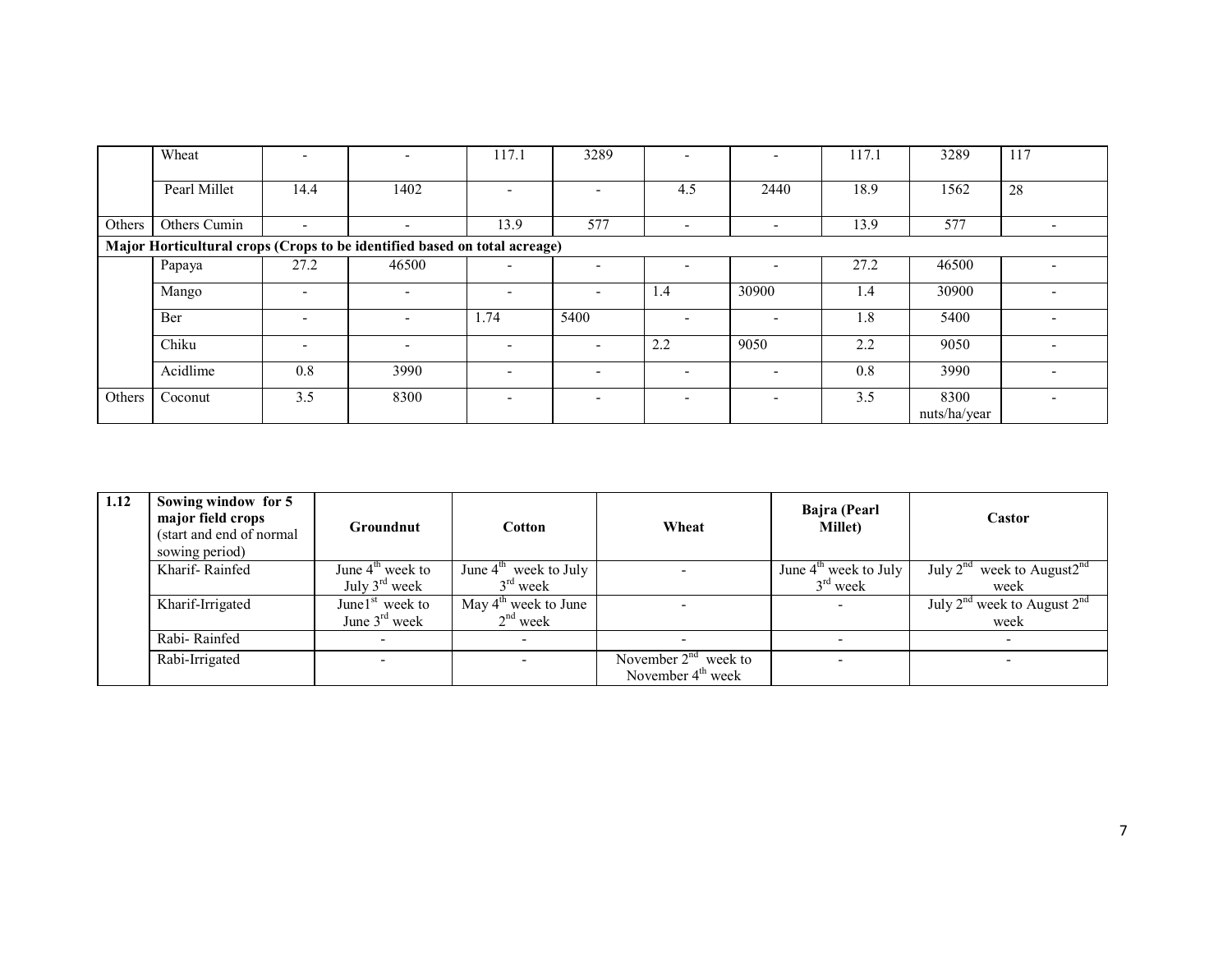| 1.13 | What is the major contingency the district is prone to? (Tick mark)                                                                                                                                | Regular | Occasional | <b>None</b>   |
|------|----------------------------------------------------------------------------------------------------------------------------------------------------------------------------------------------------|---------|------------|---------------|
|      | Drought                                                                                                                                                                                            |         |            |               |
|      | Flood                                                                                                                                                                                              |         |            |               |
|      | Cyclone                                                                                                                                                                                            |         |            |               |
|      | Hail storm                                                                                                                                                                                         |         |            | $\mathcal{N}$ |
|      | Heat wave                                                                                                                                                                                          |         |            |               |
|      | Cold wave                                                                                                                                                                                          |         |            |               |
|      | Frost                                                                                                                                                                                              |         |            | $\mathcal{N}$ |
|      | Sea water intrusion (Okha, Jodia)                                                                                                                                                                  |         |            |               |
|      | Pests and disease outbreak (specify)<br>Pests-Cotton: Aphid, Jasid, Thrips, Acidlime: White fly & Fruit fly<br>Diseases-Mango: Powdery Mildew, Groundnut: Rust, Leaf spot, Tikka & Downy<br>Mildew |         |            |               |
|      | Others (specify)                                                                                                                                                                                   |         |            |               |

| 1.14 | <b>Include Digital maps of</b><br>the district for | Location map of district within State as Annexure I | Enclosed: Yes |
|------|----------------------------------------------------|-----------------------------------------------------|---------------|
|      |                                                    | Mean annual rainfall as Annexure 2                  | Enclosed: Yes |
|      |                                                    | Soil map as Annexure 3                              | Enclosed: Yes |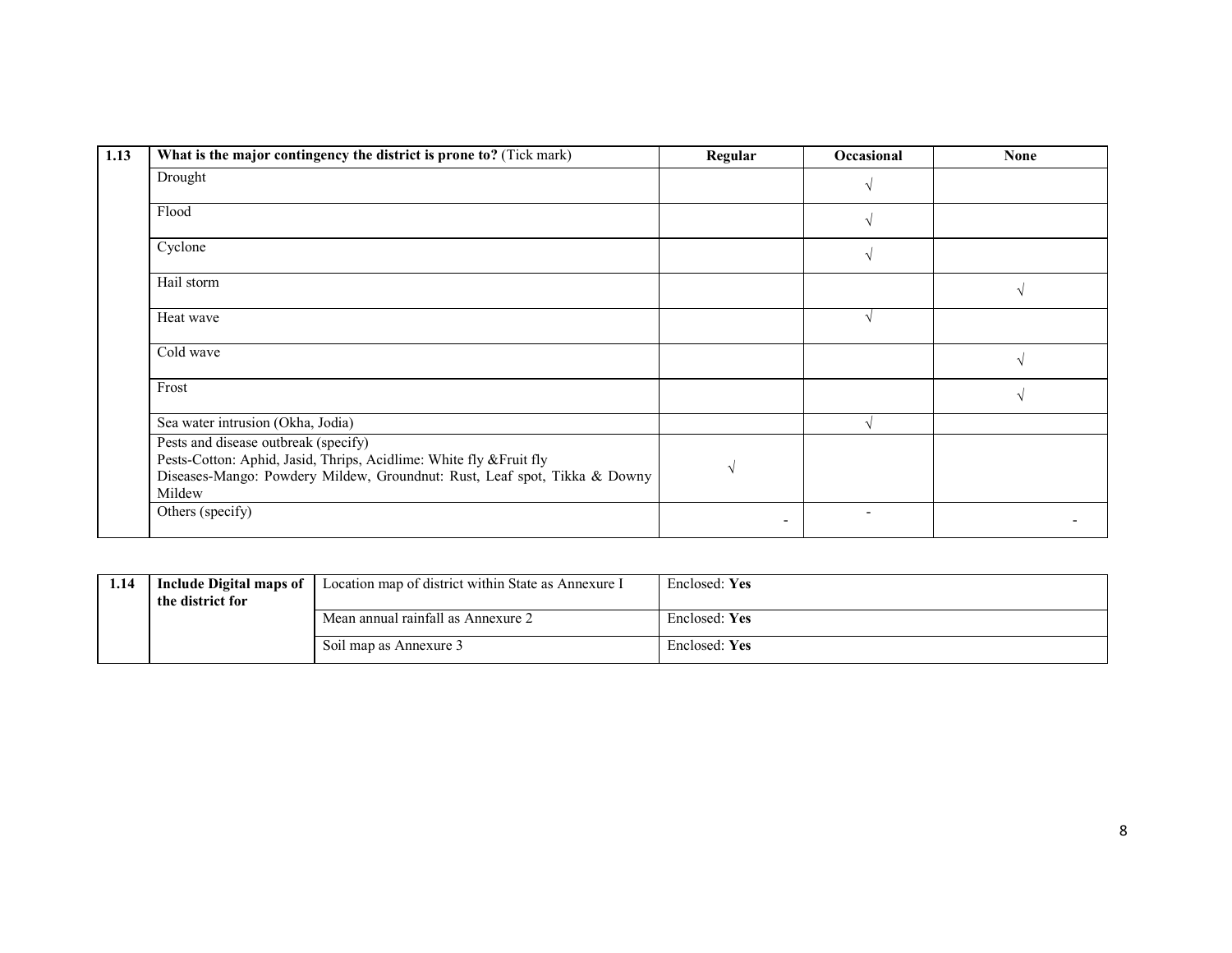#### 2.0 Strategies for weather related contingencies

## 2.1 Drought

#### 2.1.1 Rainfed situation

| <b>Condition</b>                                  |                                   |                                  | <b>Suggested Contingency measures</b>                 |                           |                              |  |  |  |
|---------------------------------------------------|-----------------------------------|----------------------------------|-------------------------------------------------------|---------------------------|------------------------------|--|--|--|
| <b>Early season</b><br>drought (delayed<br>onset) | <b>Major Farming</b><br>situation | Normal Crop / Cropping<br>system | Change in crop / cropping<br>system including variety | <b>Agronomic measures</b> | Remarks on<br>Implementation |  |  |  |
| Delay by 2 weeks                                  | Medium Black $\&$                 | Groundnut                        | No change                                             | Follow standard package   |                              |  |  |  |
| 2 <sup>nd</sup> week of July                      | <b>Shallow Black</b>              | Bajra                            |                                                       | of practices              |                              |  |  |  |
|                                                   | Soils                             | Castor                           |                                                       |                           |                              |  |  |  |
|                                                   | Coastal Alluvial                  | Bajra                            |                                                       |                           |                              |  |  |  |
|                                                   | Soils                             | Castor                           |                                                       |                           |                              |  |  |  |

| Condition                                         |                                                 |                                              |                                                                                               | <b>Suggested Contingency measures</b>                                                                                                  |                                                                                                                                                             |
|---------------------------------------------------|-------------------------------------------------|----------------------------------------------|-----------------------------------------------------------------------------------------------|----------------------------------------------------------------------------------------------------------------------------------------|-------------------------------------------------------------------------------------------------------------------------------------------------------------|
| <b>Early season</b><br>drought (delayed<br>onset) | <b>Major Farming</b><br>situation               | <b>Normal Crop/cropping</b><br>system        | Change in crop/cropping<br>system                                                             | <b>Agronomic measures</b>                                                                                                              | <b>Remarks</b> on<br>Implementation                                                                                                                         |
| Delay by 4 weeks<br>4 <sup>th</sup> week of July  | Medium Black<br>& Shallow<br><b>Black Soils</b> | Groundnut (Spreading $\&$<br>Semi spreading) | Bunch variety of Groundnut<br>GG-2/GG-5/ GG-7/<br>Semi spreading variety of<br>Groundnut G-20 | Keep 45 cm and 60 cm<br>row spacing for bunch<br>and semi spreading<br>groundnut, respectively.<br>Other practices will be as<br>such. | Seed sources:<br>National Seed<br>Corporation (NSC), Gujarat<br>State Seed Corporation<br>(GSSC), University, Gujarat<br><b>State Cooperative Marketing</b> |
|                                                   |                                                 | Bajra<br>Castor                              | Short duration variety GHB-<br>538 & 719<br>No Change                                         | $\overline{\phantom{0}}$                                                                                                               | Federation Ltd.(Gujcomasol)                                                                                                                                 |
|                                                   | Coastal Alluvial<br><b>Soils</b>                | Bajra                                        | Short duration variety GHB-<br>538 & 719                                                      |                                                                                                                                        |                                                                                                                                                             |
|                                                   |                                                 | Castor                                       | No Change                                                                                     |                                                                                                                                        |                                                                                                                                                             |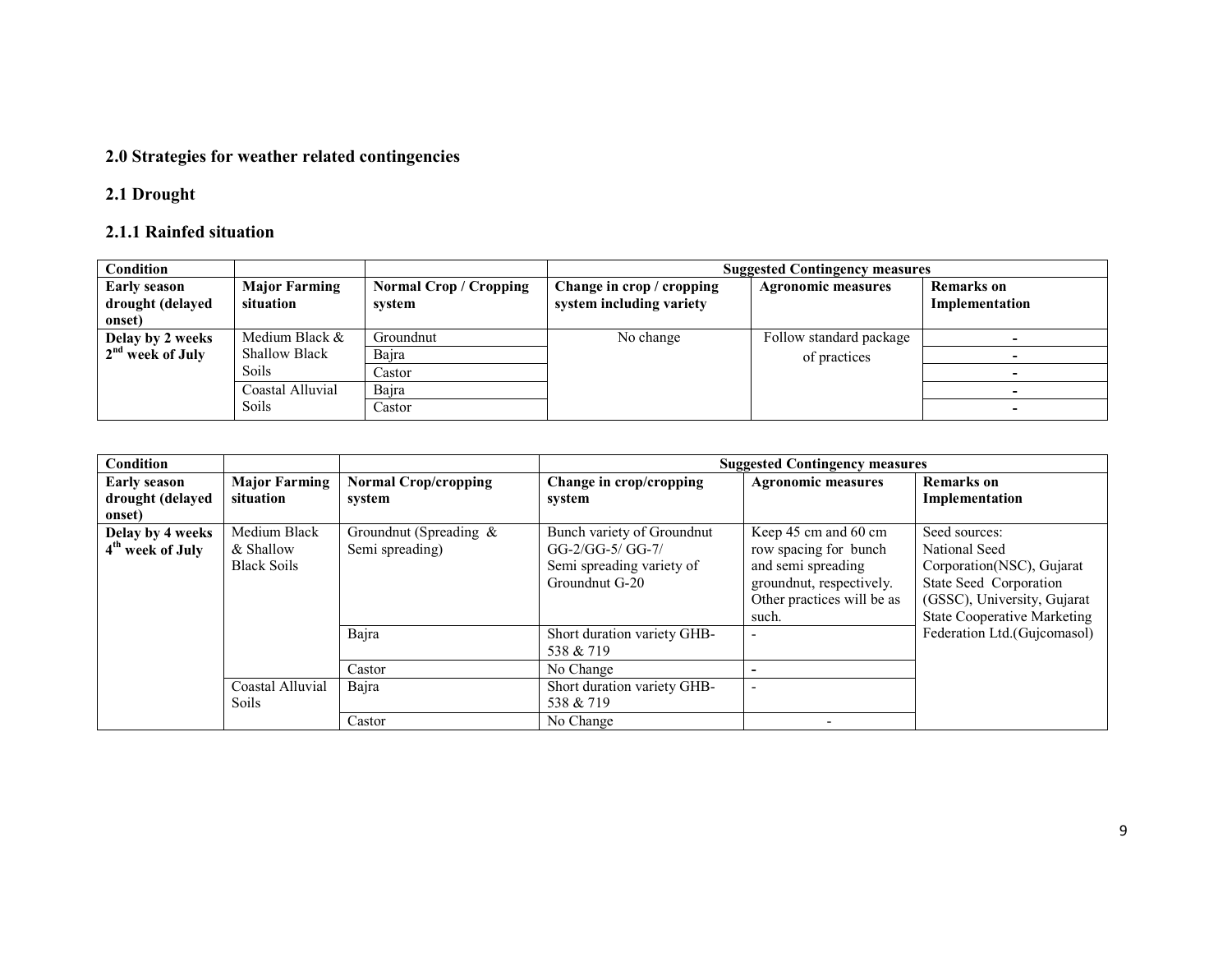| <b>Condition</b>                                  |                                                 |                                                 |                                                                                                                                                                                                                                  | <b>Suggested Contingency measures</b>                                                                                                        |                                                                                                                                                                                             |
|---------------------------------------------------|-------------------------------------------------|-------------------------------------------------|----------------------------------------------------------------------------------------------------------------------------------------------------------------------------------------------------------------------------------|----------------------------------------------------------------------------------------------------------------------------------------------|---------------------------------------------------------------------------------------------------------------------------------------------------------------------------------------------|
| <b>Early season</b><br>drought (delayed<br>onset) | Major<br>Farming<br>situation                   | <b>Normal Crop/cropping</b><br>system           | Change in crop/cropping<br>system                                                                                                                                                                                                | <b>Agronomic measures</b>                                                                                                                    | <b>Remarks</b> on<br>Implementation                                                                                                                                                         |
| Delay by 6 weeks<br>$2nd$ week of<br>August       | Medium Black<br>& Shallow<br><b>Black Soils</b> | Groundnut (Spreading<br>$\&$<br>Semi spreading) | Greengram: Guj. Mag-4, K-85/<br>Sesame: Purva-1/<br>Sorghum: GFS-4&5, Gundhari,<br>$S-1049/$<br>Castor: GAU-CH-1, GCH-6 /<br>Pigeonpea: BDN-2<br>Cotton : G cot 13,15,21                                                         | Keep 45 cm and 60 cm<br>row spacing for bunch<br>and<br>semi<br>spreading<br>groundnut, respectively.<br>Other practices will be as<br>such. | Seed sources:<br>National<br>Seed<br>Corporation(NSC),<br>Gujarat<br>State Seed<br>Corporation<br>(GSSC), University, Gujarat<br>State Cooperative Marketing<br>Federation Ltd.(Gujcomasol) |
|                                                   |                                                 | Bajra<br>Castor                                 | $-do-$<br>Short duration variety of Castor<br>GAUCH-1 & GCH-2                                                                                                                                                                    |                                                                                                                                              | Linkage with Government<br>for<br>supply<br>schemes<br>of<br>implements: Zero till seed<br>drill,<br>seed<br>dressing<br>&<br>equipments,<br>sprayers<br>dusters.                           |
|                                                   | Coastal Alluvial<br><b>Soils</b>                | Bajra<br>Castor                                 | Greengram: Guj. Mag-4, K-85 /<br>Sesame: Purva-1/<br>Sorghum: GFS-4&5, Gundhari,<br>$S-1049/$<br>Castor: GAUCH-1, GCH-6 /<br>Pigeonpea: BDN-2,<br>Cotton : G cot 13,15,21<br>Short duration variety of castor<br>GAUCH-1 & GCH-2 |                                                                                                                                              |                                                                                                                                                                                             |

| Condition           |               |                             | <b>Suggested Contingency measures</b> |                           |                           |  |  |
|---------------------|---------------|-----------------------------|---------------------------------------|---------------------------|---------------------------|--|--|
| <b>Early season</b> | <b>Major</b>  | <b>Normal Crop/cropping</b> | Change in crop/cropping               | <b>Agronomic measures</b> | <b>Remarks</b> on         |  |  |
| drought (delayed    | Farming       | system                      | svstem                                |                           | Implementation            |  |  |
| onset)              | situation     |                             |                                       |                           |                           |  |  |
|                     | Medium $&$    | Groundnut (Spreading $\&$   | Sesame : Purva-1 /                    | Keep 45 cm and 60 cm row  | Seed sources:             |  |  |
| Delay by 8 weeks    | shallow Black | Semi spreading)             | Sorghum : $GFS-4&5$ ,                 | spacing for bunch and     | National Seed             |  |  |
| $(4th$ week of      | <b>Soils</b>  |                             | Gundhari, S-1049 /                    | semi spreading Groundnut, | Corporation(NSC), Gujarat |  |  |
| August)             |               |                             | Castor: GAUCH-1, GCH-5                | respectively. Other       | State Seed Corporation    |  |  |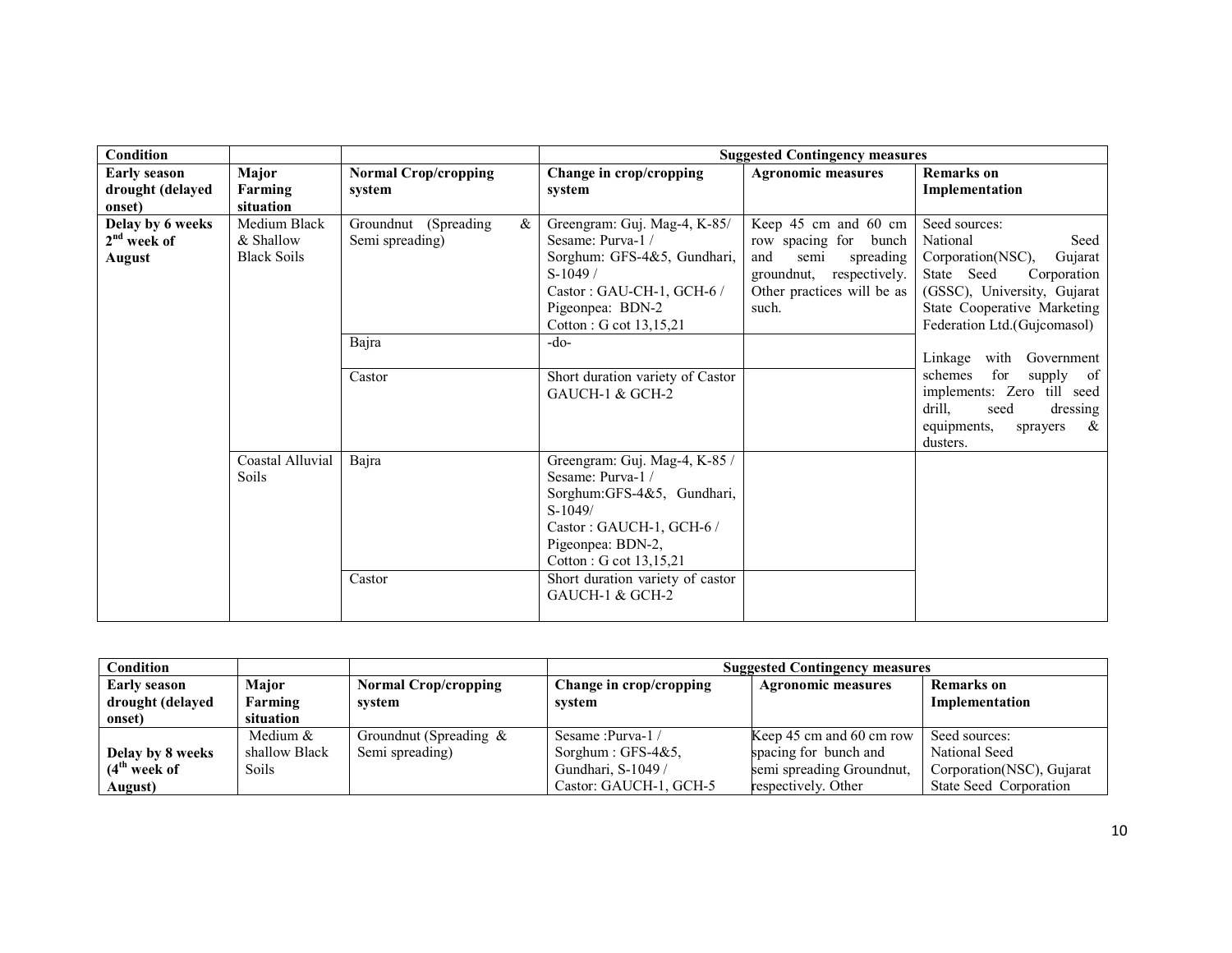|  |                                  | Bajra  | $-do-$                                                                                     | practices will be as such. | (GSSC), University, Gujarat<br><b>State Cooperative</b><br>Marketing Federation<br>Ltd.(Gujcomasol)    |
|--|----------------------------------|--------|--------------------------------------------------------------------------------------------|----------------------------|--------------------------------------------------------------------------------------------------------|
|  |                                  | Castor | Short duration variety of Castor<br>GAUCH-1 & GCH-2                                        |                            |                                                                                                        |
|  | Coastal Alluvial<br><b>Soils</b> | Bajra  | Sesame: $Purva-1/$<br>Sorghum : $GFS-4&5$ ,<br>Gundhari, S-1049/<br>Castor: GAUCH-1, GCH-5 |                            | Linkage with Government<br>schemes for supply of<br>implements: Zero till seed<br>drill, seed dressing |
|  |                                  | Castor | Short duration variety of Castor<br>GAUCH-1 & GCH-2                                        |                            | equipments, sprayers $\&$<br>dusters.                                                                  |

| Condition              |               |                             |                            | <b>Suggested Contingency measures</b> |                              |
|------------------------|---------------|-----------------------------|----------------------------|---------------------------------------|------------------------------|
| Early season drought   | Major         | <b>Normal Crop/cropping</b> | Crop management            | Soil nutrient & moisture              | <b>Remarks</b> on            |
| (Normal onset)         | Farming       | system                      |                            | conservation measures                 | Implementation               |
|                        | situation     |                             |                            |                                       |                              |
| <b>Normal</b><br>onset | Medium $&$    | Groundnut                   | Gap filling                | Inter tilling to fill soil            | Supply<br>of plastic<br>film |
| followed by 15-20      | shallow Black |                             |                            | with<br>mulching<br>cracks,           | through<br>Govt.<br>schemes. |
| days dry spell after   | <b>Soils</b>  |                             |                            | wheat straw or shredded               | Cotton<br>shredding<br>stock |
| sowing leading to      |               |                             |                            | cotton stalk or Mulching              | machine which is available   |
| poor                   |               |                             |                            | Plastic film 25<br>with               | in Jasdan Village of Rajkot  |
| germination/crop       |               |                             |                            | micron, $\sim$ 200 kg/ha.             | district to be supplied by   |
| stand etc.             |               |                             |                            |                                       | Govt.                        |
|                        |               | Bajra                       | Thinning to maintain 12 cm | Interculturing to fill soil           | -do-                         |
|                        |               |                             | plant to plant spacing     | cracks, mulching with                 |                              |
|                        |               |                             |                            | wheat straw or shredded               |                              |
|                        |               |                             |                            | cotton stalk                          |                              |
|                        |               | Castor                      | No change                  | Normal                                |                              |
|                        |               |                             |                            |                                       |                              |
|                        |               |                             |                            |                                       |                              |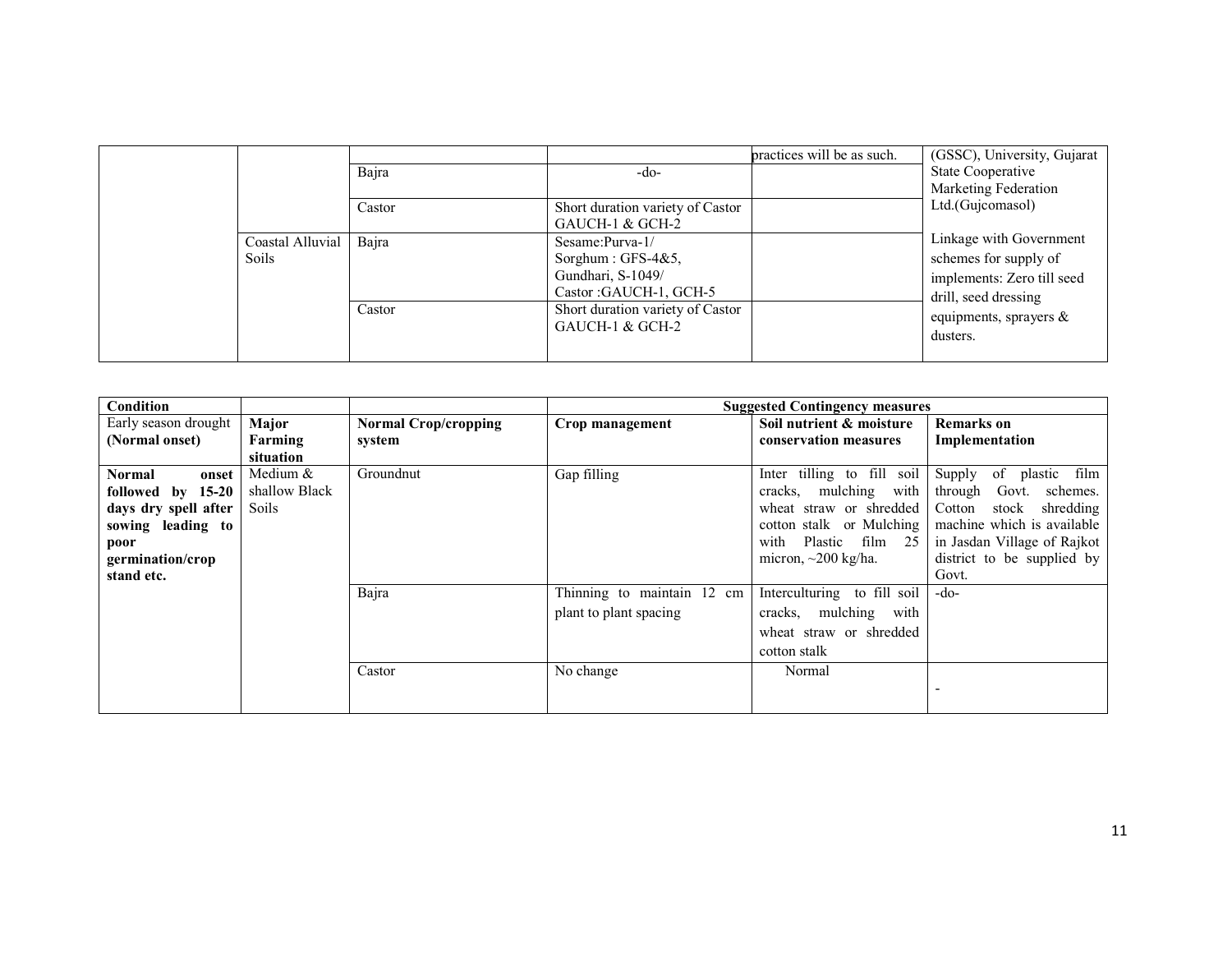| Coastal<br><b>Alluvial Soils</b> | Bajra  | Thinning to maintain 12 cm Mulching with wheat Supply of plastic film<br>plant to plant spacing | stalk. | straw or shredded cotton   through govt. schemes.<br>Cotton stock shredding<br>machine which available in<br>Jasdan Village of Rajkot<br>district to be supplied by<br>Govt. |
|----------------------------------|--------|-------------------------------------------------------------------------------------------------|--------|------------------------------------------------------------------------------------------------------------------------------------------------------------------------------|
|                                  | Castor | No change                                                                                       | Normal |                                                                                                                                                                              |

| Condition            |                  |                             |                                     | <b>Suggested Contingency measures</b> |                                 |
|----------------------|------------------|-----------------------------|-------------------------------------|---------------------------------------|---------------------------------|
| Mid season           | Major            | <b>Normal Crop/cropping</b> | Crop management                     | Soil nutrient & moisture              | <b>Remarks</b> on               |
| drought (long dry    | Farming          | system                      |                                     | conservation measures                 | Implementation                  |
| spell, consecutive 2 | situation        |                             |                                     |                                       |                                 |
| weeks rainless       |                  |                             |                                     |                                       |                                 |
| $($ >2.5 mm) period) |                  |                             |                                     |                                       |                                 |
|                      | Medium $&$       | Groundnut                   | Weeding/ Thinning Protection        | Mulching with wheat straw             | Supply of plastic film and      |
| At vegetative stage  | shallow Black    |                             | against sucking pests (To           | or crushed cotton stalk               | pesticides<br>through Govt.     |
|                      | <b>Soils</b>     |                             | control Jassid spray methyle-o-     | Mulching (Plastic film 25             | Ensure<br>electric<br>schemes.  |
|                      |                  |                             | demeton $(a)$ 10 ml / 10 lit. water | micron, $\sim$ 200 kg/ha.)            | life<br>for<br>supply<br>saving |
|                      |                  |                             | or dimetheote $@10$ ml/ 10 lit      | Inter tilling,                        | irrigation by Electricity       |
|                      |                  |                             | water). Life saving irrigation if   | Avoid top dressing of urea            | Supply Board of State           |
|                      |                  |                             | possible through well water.        |                                       |                                 |
|                      |                  | Bajra                       | Weeding/ Thinning to maintain       | tilling.<br>Inter                     | Supply of<br>urea through       |
|                      |                  |                             | 12 cm plant to plant spacing        | Spray 1 % N through urea              | Govt. schemes                   |
|                      |                  |                             |                                     | after relief of drought.              |                                 |
|                      |                  | Castor                      | Weeding Protection against          | Intertilling,<br>Avoid<br>top         |                                 |
|                      |                  |                             | sucking pests (To control Jassid    | dressing of urea                      |                                 |
|                      |                  |                             | & White fly spraying methyle-       |                                       |                                 |
|                      |                  |                             | o-demeton $\omega$ 10 ml / 10 lit.  |                                       |                                 |
|                      |                  |                             | water or dimetheote $@10$ ml/       |                                       |                                 |
|                      |                  |                             | 10 lit water)                       |                                       |                                 |
|                      | Coastal alluvial | Bajra                       | Weeding/Thinning to maintain        | Intertilling                          | Supply of<br>urea through       |
|                      | Soils            |                             | 12 cm plant to plant spacing        |                                       | Govt. schemes                   |
|                      |                  |                             |                                     |                                       | Ensure electric supply for      |
|                      |                  |                             |                                     |                                       | life saving irrigation by       |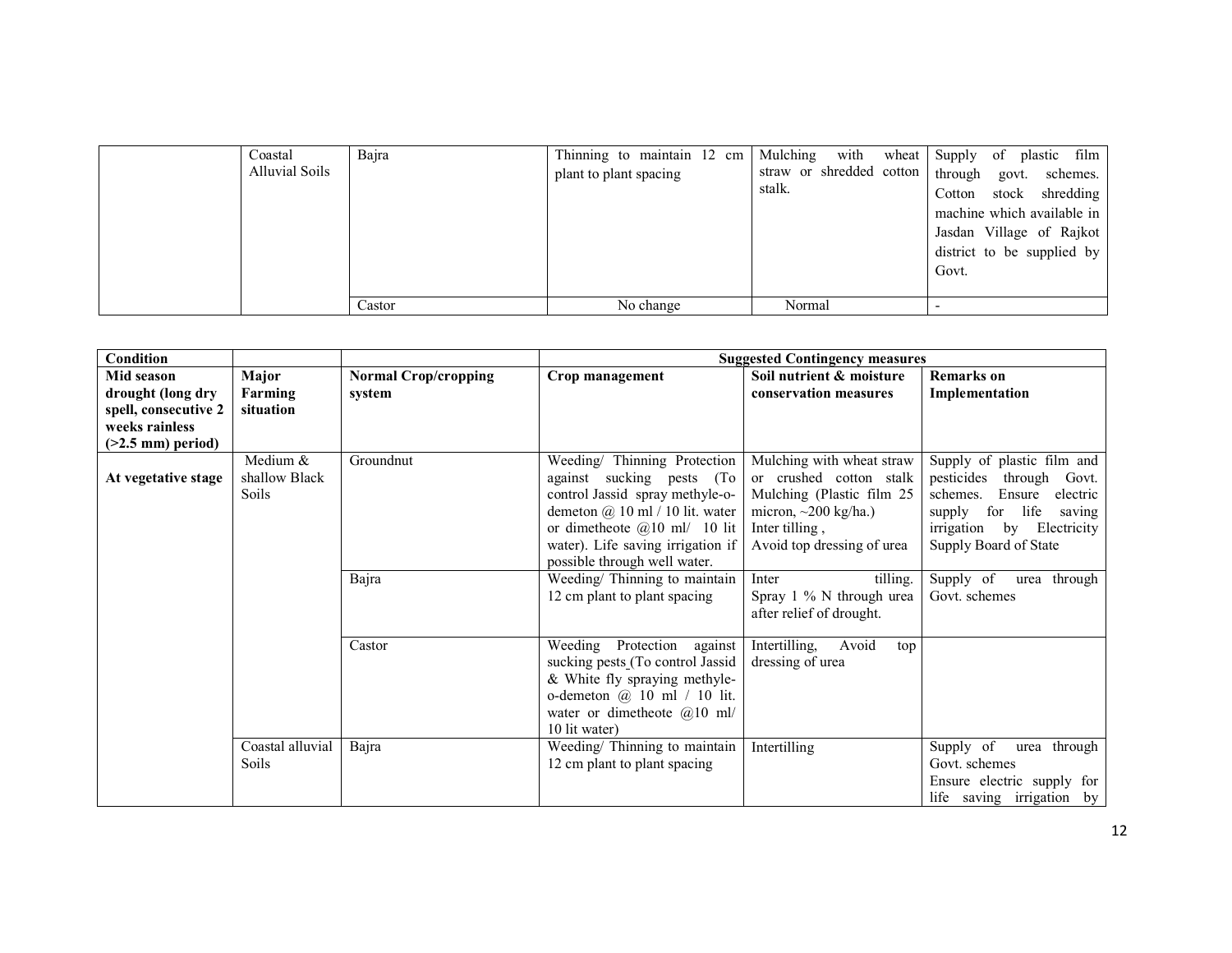|  |        |                                                     | Electricity Supply Board of<br>State |
|--|--------|-----------------------------------------------------|--------------------------------------|
|  | Castor | Weeding Protection against Inter tilling, Avoid top |                                      |
|  |        | sucking pests (To control Jassid   dressing of urea |                                      |
|  |        | & White fly spraying methyle-                       |                                      |
|  |        | o-demeton $\omega$ 10 ml / 10 lit.                  |                                      |
|  |        | water or dimetheote $(a)$ 10 ml/                    |                                      |
|  |        | 10 lit water)                                       |                                      |

| Condition                                 |                                           |                                       |                                                                                                                                                                                                          | <b>Suggested Contingency measures</b>                                 |                                                                                                        |
|-------------------------------------------|-------------------------------------------|---------------------------------------|----------------------------------------------------------------------------------------------------------------------------------------------------------------------------------------------------------|-----------------------------------------------------------------------|--------------------------------------------------------------------------------------------------------|
| Mid season<br>drought (long dry<br>spell) | <b>Major Farming</b><br>situation         | <b>Normal Crop/cropping</b><br>system | Crop management                                                                                                                                                                                          | Soil nutrient & moisture<br>conservation measures                     | <b>Remarks</b> on<br>Implementation                                                                    |
| At flowering/<br>fruiting stage           | Medium &<br>shallow Black<br><b>Soils</b> | Groundnut                             | Supplemental irrigation if<br>possible followed by weeding.                                                                                                                                              | $\overline{\phantom{a}}$                                              | Ensure electric supply for<br>life saving irrigation by<br>Electricity Supply Board of<br><b>State</b> |
|                                           |                                           | Bajra                                 | Supplemental irrigation if<br>possible.<br>Harvest non flowering plants<br>for fodder purpose if water is<br>not available                                                                               | $\blacksquare$                                                        | $-do$ -                                                                                                |
|                                           |                                           | Castor                                | Supplemental<br>Weeding,<br>if<br>possible<br>Irrigation<br>&<br>Protection<br>from thrips<br>by<br>spraying of methyle-o-demeton<br>@ 10 ml / 10 lit. water or<br>dimetheote $@10$ ml/ 10 lit<br>water) | Avoid top dressing of urea                                            |                                                                                                        |
|                                           | Coastal Alluvial<br>Soils                 | Bajra                                 | Supplemental Irrigation if<br>possible.<br>Harvest non flowering plants<br>for fodder purpose if water is<br>not available.                                                                              | Inter tilling, Spray 1 % N<br>through urea after relief of<br>drought | Supply of urea through<br>Govt. schemes                                                                |
|                                           |                                           | Castor                                | Weeding, Supplemental<br>Irrigation if possible $\&$<br>Protection from thrips by                                                                                                                        | Avoid top dressing of urea                                            |                                                                                                        |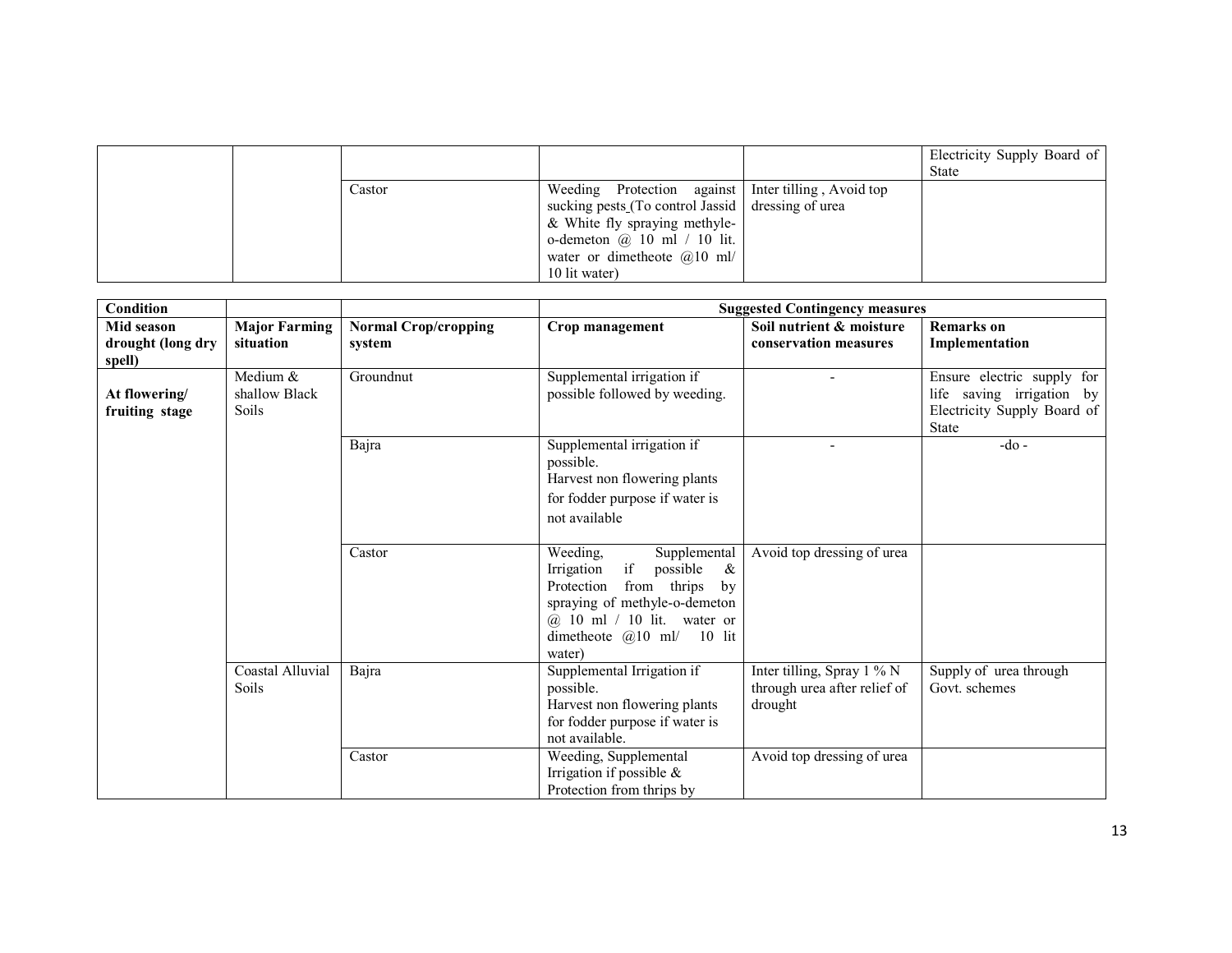|  | spraying of methyle-o-demeton                                    |  |
|--|------------------------------------------------------------------|--|
|  | $\omega$ 10 ml / 10 lit. water or<br>dimetheote $@10$ ml/ 10 lit |  |
|  | water                                                            |  |

| Condition                                               |                                             |                                       |                                                                                                                             | <b>Suggested Contingency measures</b>             |                                                                                        |
|---------------------------------------------------------|---------------------------------------------|---------------------------------------|-----------------------------------------------------------------------------------------------------------------------------|---------------------------------------------------|----------------------------------------------------------------------------------------|
| Terminal<br>drought<br>(Early withdrawal<br>of monsoon) | <b>Major Farming</b><br>situation           | <b>Normal Crop/cropping</b><br>system | Crop management                                                                                                             | Soil nutrient & moisture<br>conservation measures | <b>Remarks</b> on<br>Implementation                                                    |
|                                                         | Medium $&$<br>shallow Black<br><b>Soils</b> | Groundnut                             | Harvest mature plants, thin out<br>plant population, life saving<br>irrigation if possible                                  |                                                   | Ensure electric supply for<br>life saving irrigation by<br>Electricity Supply Board of |
|                                                         |                                             | Bajra                                 | Supplemental irrigation if<br>possible.<br>Harvest non flowering plants<br>for fodder purpose if water is<br>not available. |                                                   | <b>State</b>                                                                           |
|                                                         |                                             | Castor                                | Harvest mature spike, remove<br>dry plants, life saving irrigation<br>if possible                                           | $\blacksquare$                                    |                                                                                        |
|                                                         | Costal Alluvial<br><b>Soils</b>             | Bajra                                 | Harvest mature plants,<br>irrigation if possible                                                                            |                                                   | -do-                                                                                   |
|                                                         |                                             | Castor                                | Harvest mature spike, remove<br>dry plants, life saving irrigation<br>if possible                                           |                                                   |                                                                                        |

#### 2.1.2 Drought - Irrigated situation

| Condition                       |                      |                             | <b>Suggested Contingency measures</b> |                           |                |
|---------------------------------|----------------------|-----------------------------|---------------------------------------|---------------------------|----------------|
|                                 | <b>Major Farming</b> | <b>Normal Crop/cropping</b> | Change in crop/cropping               | <b>Agronomic measures</b> | Remarks on     |
|                                 | situation            | system                      | system                                |                           | Implementation |
| Delayed release of              | Medium &             |                             | NA                                    |                           |                |
| water in canals                 | shallow Black        |                             |                                       |                           |                |
| due to low rainfall $\parallel$ | Soils                |                             |                                       |                           |                |
|                                 |                      |                             |                                       |                           |                |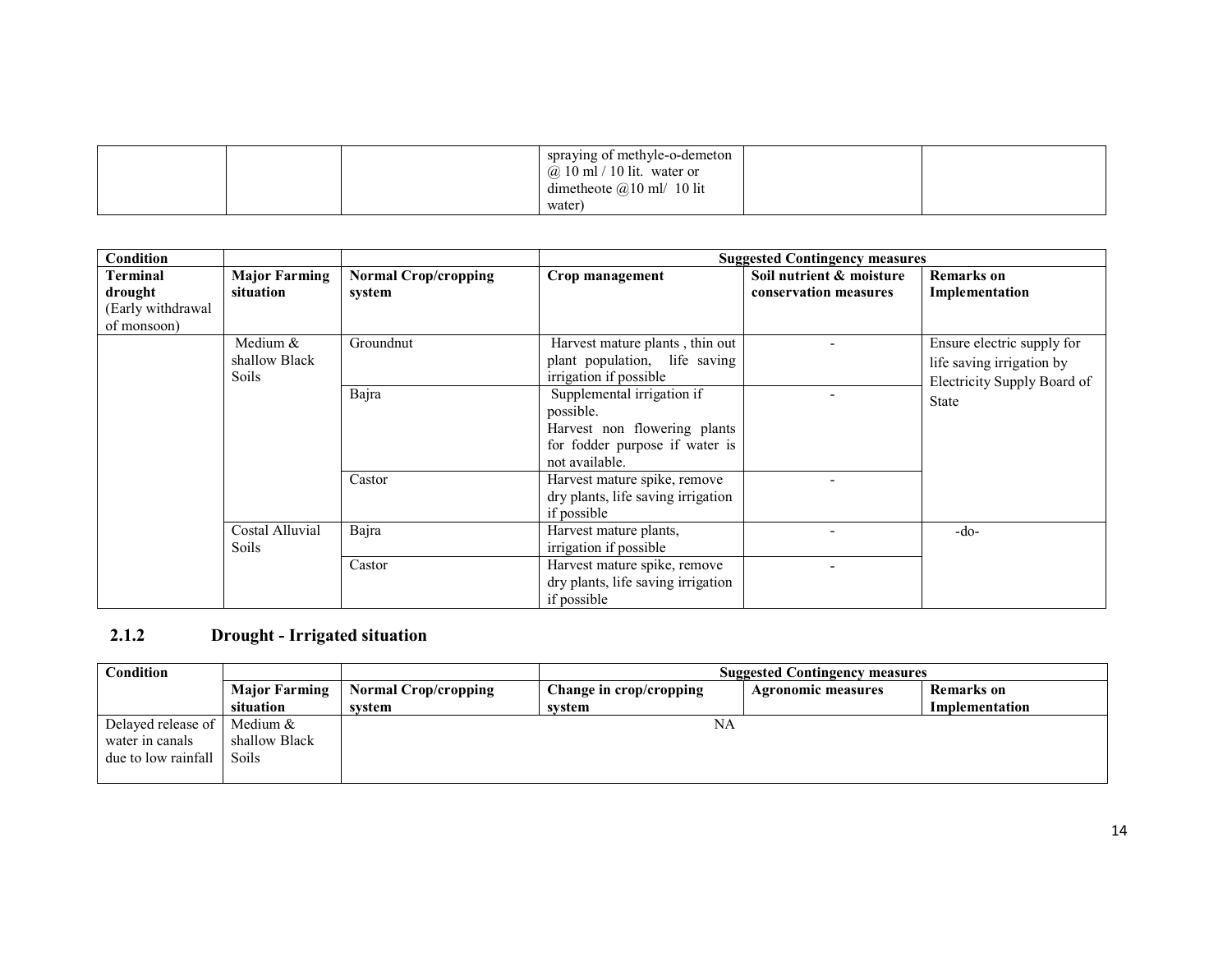| Condition |                      |                      | <b>Suggested Contingency measures</b> |                           |                   |
|-----------|----------------------|----------------------|---------------------------------------|---------------------------|-------------------|
|           | <b>Major Farming</b> | Normal Crop/cropping | Change in crop/cropping               | <b>Agronomic measures</b> | <b>Remarks</b> on |
|           | situation            | system               | system                                |                           | Implementation    |
|           | Costal Alluvial      |                      |                                       |                           |                   |
|           | Soils                |                      |                                       |                           |                   |
|           |                      |                      |                                       |                           |                   |

| <b>Condition</b>    |                 |                             | <b>Suggested Contingency measures</b> |                           |                   |
|---------------------|-----------------|-----------------------------|---------------------------------------|---------------------------|-------------------|
|                     | Major Farming   | <b>Normal Crop/cropping</b> | Change in crop/cropping               | <b>Agronomic measures</b> | <b>Remarks</b> on |
|                     | situation       | system                      | system                                |                           | Implementation    |
| Limited release of  | Medium $&$      |                             | NA                                    |                           |                   |
| water in canals due | shallow Black   |                             |                                       |                           |                   |
| to low rainfall     | Costal Alluvial |                             |                                       |                           |                   |
|                     | Soils           |                             |                                       |                           |                   |
|                     |                 |                             |                                       |                           |                   |

| Condition        |                      |                             | <b>Suggested Contingency measures</b> |                                                |                |  |  |
|------------------|----------------------|-----------------------------|---------------------------------------|------------------------------------------------|----------------|--|--|
|                  | <b>Major Farming</b> | <b>Normal Crop/cropping</b> | Change in crop/cropping               | <b>Remarks</b> on<br><b>Agronomic measures</b> |                |  |  |
|                  | situation            | system                      | system                                |                                                | Implementation |  |  |
| Non release of   | Medium &             |                             | NA                                    |                                                |                |  |  |
| water in canals  | shallow Black        |                             |                                       |                                                |                |  |  |
| under delayed    | <b>Soils</b>         |                             |                                       |                                                |                |  |  |
| onset of monsoon | Costal Alluvial      |                             |                                       |                                                |                |  |  |
| in catchment     | Soils                |                             |                                       |                                                |                |  |  |

| Condition         |                      | <b>Suggested Contingency measures</b> |                         |                           |                |
|-------------------|----------------------|---------------------------------------|-------------------------|---------------------------|----------------|
|                   | <b>Major Farming</b> | <b>Normal Crop/cropping</b>           | Change in crop/cropping | <b>Agronomic measures</b> | Remarks on     |
|                   | situation            | system                                | system                  |                           | Implementation |
| Lack of inflows   | Medium &             |                                       | NA                      |                           |                |
| into tanks due to | shallow Black        |                                       |                         |                           |                |
| insufficient      | <b>Soils</b>         |                                       |                         |                           |                |
| /delayed onset of | Costal Alluvial      |                                       |                         |                           |                |
| monsoon           | <b>Soils</b>         |                                       |                         |                           |                |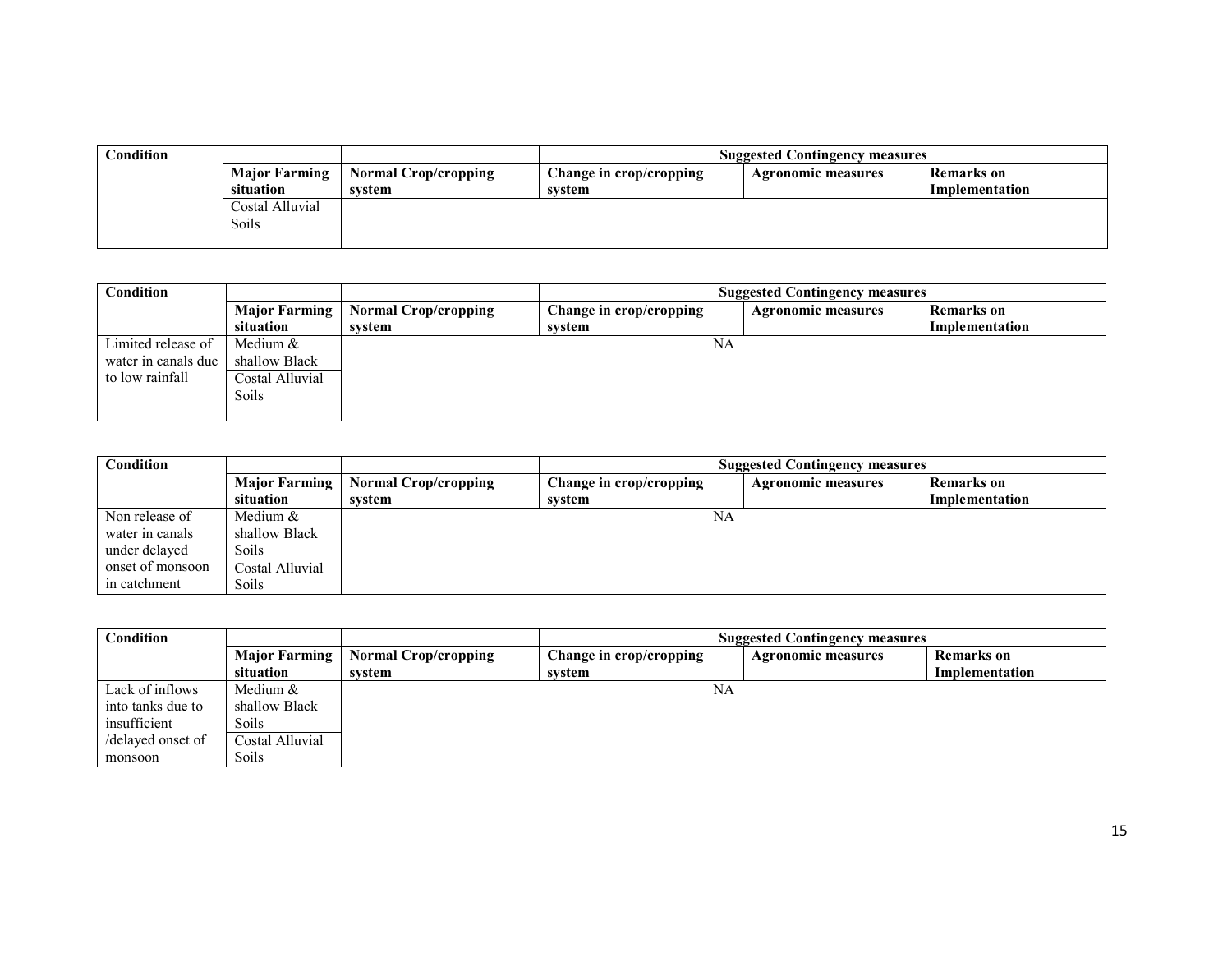| Condition                                                      |                                             |                      |                                                                                                                                    | <b>Suggested Contingency measures</b>                                                                            |                                                                                                                |
|----------------------------------------------------------------|---------------------------------------------|----------------------|------------------------------------------------------------------------------------------------------------------------------------|------------------------------------------------------------------------------------------------------------------|----------------------------------------------------------------------------------------------------------------|
|                                                                | <b>Major Farming</b><br>situation           | Crop/cropping system | Change in crop/cropping<br>system                                                                                                  | <b>Agronomic measures</b>                                                                                        | <b>Remarks</b> on<br>Implementation                                                                            |
| Insufficient<br>groundwater<br>recharge due to<br>low rainfall | Medium $&$<br>shallow Black<br><b>Soils</b> | Wheat                | Wheat                                                                                                                              | Supply<br>irrigation<br>during<br>night<br>reduce<br>time<br>to<br>transpiration.                                | Ensure electric supply for<br>life saving irrigation by<br>Electricity Supply Board of<br>State.               |
|                                                                |                                             |                      | Gram : ICCC 4, Guj 1 & 2 /<br>Cumin: Guj 1,2,3 & 4 /<br>Coriander: Guj 1 & 2/<br>Fenugreek: Guj 1/<br>Leafy vegetables / Carrot    | Adoption<br>of<br>Sprinkler<br>irrigation system.                                                                | Well<br>Construction<br>of<br>recharge structures, Timely<br>supply of MIS and seeds<br>through Govt. schemes. |
|                                                                |                                             | Cotton               | Cotton                                                                                                                             | Irrigation during night time<br>to reduce transpiration                                                          | Ensure electric supply for<br>life saving irrigation by<br>Electricity Supply Board of<br>State.               |
|                                                                |                                             |                      | Gram : ICCC 4, Guj 1 & 2 /<br>Cumin: Guj 1,2,3 & 4 /<br>Coriander: Guj 1 & 2/<br>Fenugreek: Guj 1/<br>Leafy vegetables / Carrot    | Adoption of drip irrigation<br>system. Mulching of 50 $\mu$ ,<br>$\sim$ 370 kg/ha. Reduce area of<br>irrigation. | Well<br>Construction<br>of<br>recharge structures, Timely<br>supply of MIS and seeds<br>through Govt. schemes. |
|                                                                | <b>Costal Alluvial</b><br>Soils             | Wheat                | Wheat                                                                                                                              | Supply<br>irrigation<br>during<br>night<br>time<br>reduce<br>to<br>transpiration.                                | Ensure electric supply for<br>life saving irrigation by<br>Electricity Supply Board of<br>State.               |
|                                                                |                                             |                      | Gram : ICCC 4, Guj 1 & 2 /<br>Cumin: Guj 1,2,3 & 4 /<br>Coriander: Guj 1 & 2/<br>Fenugreek: Guj 1/<br>Leafy vegetables /<br>Carrot | Sprinkler<br>Adoption<br>of<br>irrigation system                                                                 | of<br>Well<br>Construction<br>recharge structures, Timely<br>supply of MIS and seeds<br>through govt. schemes. |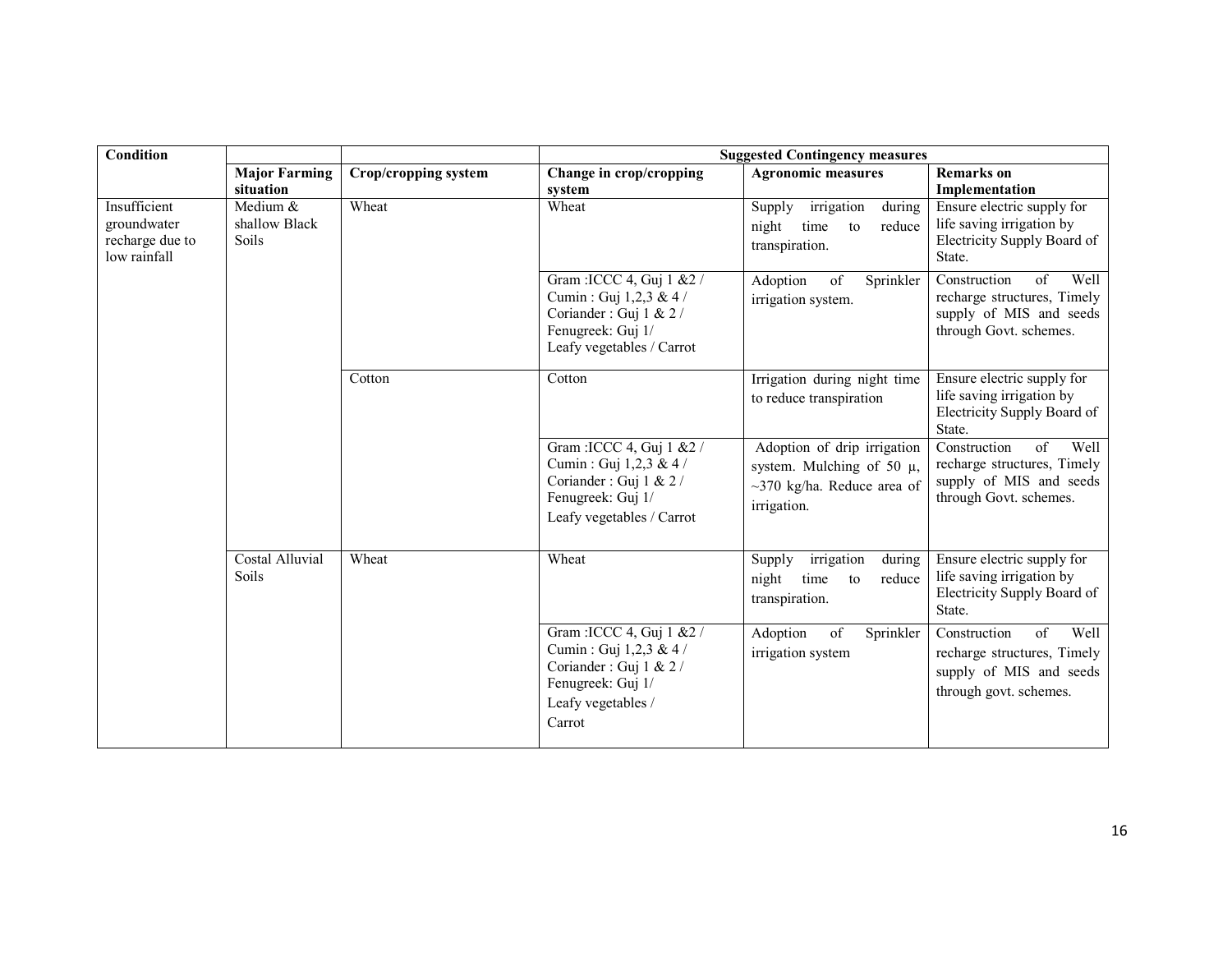## 2.2 Unusual rains (untimely, unseasonal etc) (for both rainfed and irrigated situations)

| <b>Condition</b>                                                        | <b>Suggested contingency measure</b>                                          |                        |                                                                                                                                                                              |                                                                                                                                                                                                                                                                   |
|-------------------------------------------------------------------------|-------------------------------------------------------------------------------|------------------------|------------------------------------------------------------------------------------------------------------------------------------------------------------------------------|-------------------------------------------------------------------------------------------------------------------------------------------------------------------------------------------------------------------------------------------------------------------|
| Continuous high rainfall<br>in a short span leading to<br>water logging | Vegetative stage                                                              | <b>Flowering stage</b> | Crop maturity stage                                                                                                                                                          | Post harvest                                                                                                                                                                                                                                                      |
| Wheat                                                                   |                                                                               |                        | Surface drainage (for management<br>of water logging, lodging crop and<br>black point in grain.)<br>Spray<br>Mancozeb 0.2%                                                   | Protect produce with plastic<br>sheet (100 µm, UV stabilized<br>colour plastic) or shift produces<br>to farm shed and protection<br>against pest/disease damage in<br>storage etc, Preparation of quick<br>drying techniques to separate<br>good lot and bad lot. |
| Cotton                                                                  | Surface drainage (for management of water logging, Apply<br>Amonium Sulphate) |                        | Surface drainage (for management<br>of water logging) harvesting mature<br>bolls                                                                                             | $-do-$                                                                                                                                                                                                                                                            |
| Castor                                                                  |                                                                               |                        | Surface drainage (for management<br>of water logging) Harvesting at<br>Physiological stage                                                                                   | $-do-$                                                                                                                                                                                                                                                            |
| Groundnut                                                               |                                                                               |                        | Harvesting delay for spreading<br>groundnut if possible.<br>Harvesting is done Immediately in<br>bunch Groundnut.<br>Quick surface drainage,<br>Open<br>channel around field | $-do-$                                                                                                                                                                                                                                                            |
| Bajra                                                                   |                                                                               |                        | Harvest mature ear heads                                                                                                                                                     | $-do-$                                                                                                                                                                                                                                                            |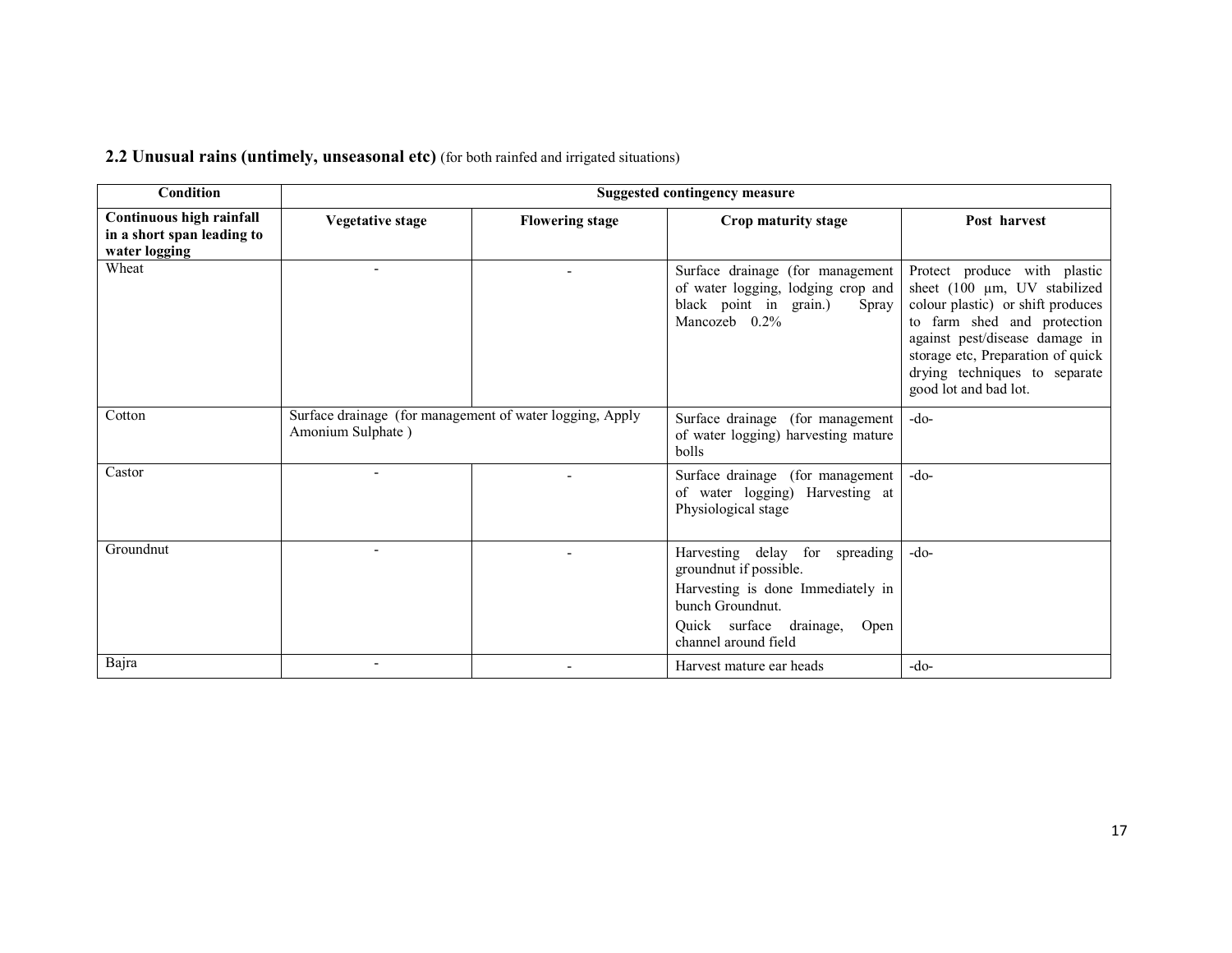| Heavy rainfall with high<br>speed winds in a short | <b>Vegetative stage</b>                                                                                         | <b>Flowering stage</b>                                                                                          | Crop maturity stage                                                                                                                                                                       | Post harvest                                                                                                                                                                                                                                                      |
|----------------------------------------------------|-----------------------------------------------------------------------------------------------------------------|-----------------------------------------------------------------------------------------------------------------|-------------------------------------------------------------------------------------------------------------------------------------------------------------------------------------------|-------------------------------------------------------------------------------------------------------------------------------------------------------------------------------------------------------------------------------------------------------------------|
| span                                               |                                                                                                                 |                                                                                                                 |                                                                                                                                                                                           |                                                                                                                                                                                                                                                                   |
| Wheat                                              | Surface drainage (to control<br>water logging condition)                                                        | Surface drainage (to control<br>water logging condition)                                                        | Surface drainage (for management of<br>water logging, lodging crop and<br>black point<br>grain, Spray<br>in<br>Mancozeb 0.2%                                                              | Protect produce with plastic<br>sheet (100 µm, UV stabilized<br>colour plastic) or shift produces<br>to farm shed and protection<br>against pest/disease damage in<br>storage etc, Preparation of quick<br>drying techniques to separate<br>good lot and bad lot. |
| Cotton                                             | Surface<br>(for<br>drainage<br>of<br>management<br>water<br>logging. After drainage apply<br>Ammonium sulphate. | Surface<br>(for<br>drainage<br>water<br>of<br>management<br>logging. After drainage apply<br>Ammonium sulphate. | Surface drainage (<br>for management<br>of water logging) harvesting mature<br>bolls                                                                                                      | $-do-$                                                                                                                                                                                                                                                            |
| Castor                                             |                                                                                                                 |                                                                                                                 | Surface drainage (for management)<br>of water logging) harvesting at<br>physiological maturity                                                                                            | $-do-$                                                                                                                                                                                                                                                            |
| Groundnut                                          |                                                                                                                 |                                                                                                                 | Harvesting delay for<br>spreading<br>possible.<br>groundnut<br>if<br>Harvesting is done Immediately in<br>bunch groundnut.<br>Quick surface<br>drainage,<br>Open<br>channel around field. | $-do-$                                                                                                                                                                                                                                                            |
| Bajra                                              |                                                                                                                 |                                                                                                                 | Harvest mature ear heads                                                                                                                                                                  | $-do-$                                                                                                                                                                                                                                                            |

| Outbreak of pests and<br>diseases due to unseasonal<br>rains | Vegetative stage                                         | <b>Flowering stage</b>                                                                               | Crop maturity stage                                        | Post harvest |
|--------------------------------------------------------------|----------------------------------------------------------|------------------------------------------------------------------------------------------------------|------------------------------------------------------------|--------------|
| Wheat                                                        | Spray Mancozeb 0.2% (To<br>control leaf Blight $&$ rust) | Spray Mancozeb 0.2% (To control leaf<br>Blight $&$ rust)                                             | Spray mancozeb $0.2\%$ to control<br>black point in grain. |              |
| Cotton                                                       |                                                          | Control cotton angular leaf spot by spray of Copper Oxy chloride $0.2\%$ &<br>Streptocycline 100 ppm |                                                            |              |
| Castor                                                       | $\overline{\phantom{a}}$                                 |                                                                                                      |                                                            |              |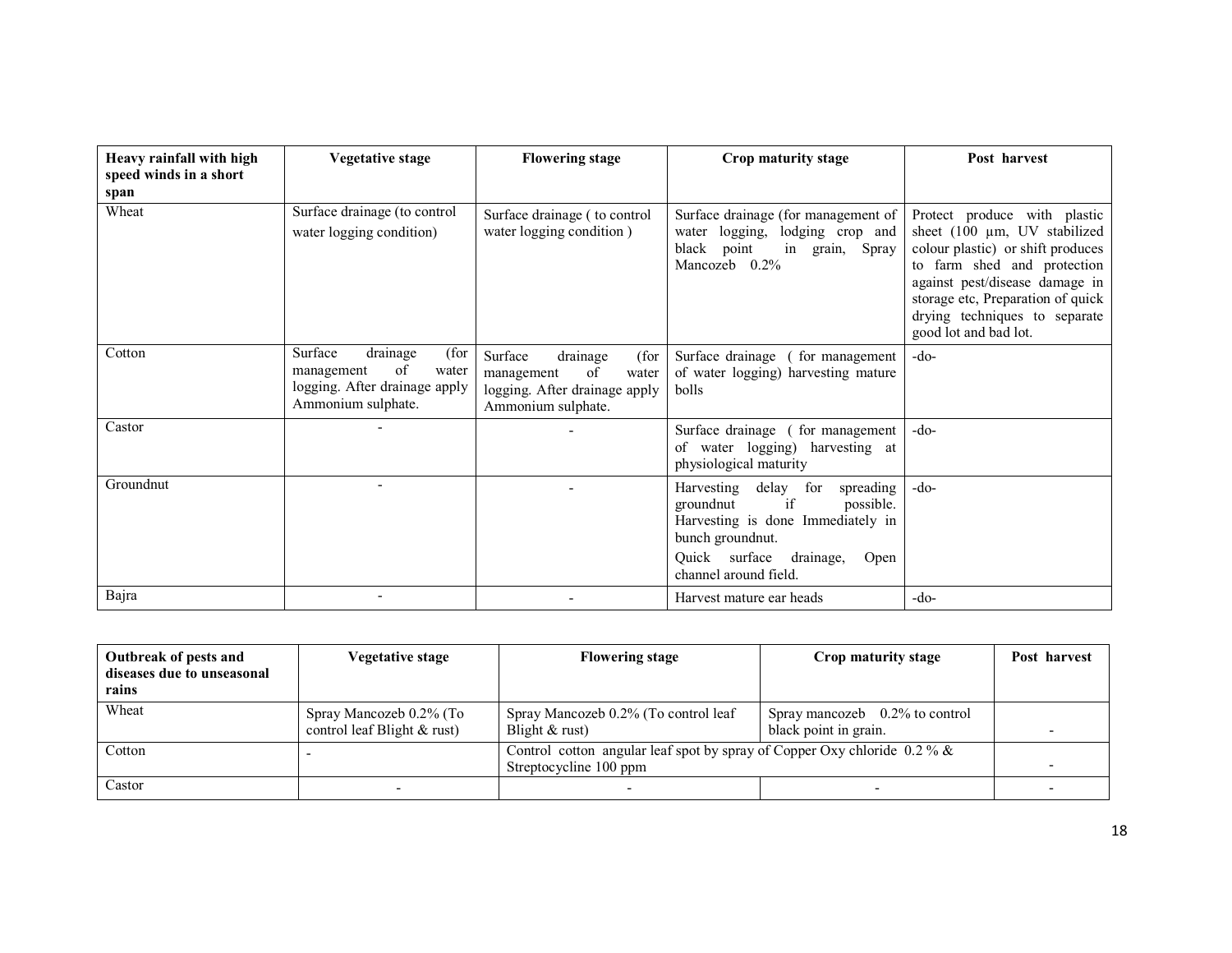| Groundnut          | Spray 0.005% hexaconazole for Rust & Tikka disease control.                                                             |                                                                                                                                        |                                                                  |  |
|--------------------|-------------------------------------------------------------------------------------------------------------------------|----------------------------------------------------------------------------------------------------------------------------------------|------------------------------------------------------------------|--|
| Bajra              |                                                                                                                         |                                                                                                                                        | Spray Mancozeb 0.2% (To control<br>rust                          |  |
| Horticulture Crops |                                                                                                                         |                                                                                                                                        |                                                                  |  |
| Mango              | Provision of drainage,<br>fertilizer application,<br>Control leaf blight under<br>unusual rains with cloudy<br>weather. | Spray $0.2\%$ wettable sulphur or $0.005\%$<br>hexaconazole for protection against<br>powdery mildew after cessation of heavy<br>rain. | Hang methyle euginol trap,<br>one/acre for control of fruit fly. |  |

## 2.3 Floods

| Condition                                      | <b>Suggested contingency measures</b>                        |                                                                                            |                                                                                                  |            |
|------------------------------------------------|--------------------------------------------------------------|--------------------------------------------------------------------------------------------|--------------------------------------------------------------------------------------------------|------------|
| Transient water logging/ partial<br>inundation | Seedling / nursery stage                                     | <b>Vegetative stage</b>                                                                    | <b>Reproductive stage</b>                                                                        | At harvest |
| Groundnut                                      | <b>NA</b>                                                    | As a preventive step, open drainage channel.                                               |                                                                                                  | ٠          |
| Bajra                                          | <b>NA</b>                                                    | $-do-$                                                                                     |                                                                                                  |            |
|                                                |                                                              |                                                                                            |                                                                                                  |            |
| Cotton                                         | <b>NA</b>                                                    | $-do-$                                                                                     |                                                                                                  |            |
|                                                |                                                              |                                                                                            |                                                                                                  |            |
|                                                |                                                              |                                                                                            |                                                                                                  |            |
| Pulses                                         | <b>NA</b>                                                    | $-do-$                                                                                     |                                                                                                  |            |
|                                                |                                                              |                                                                                            |                                                                                                  |            |
|                                                |                                                              |                                                                                            |                                                                                                  |            |
| Continuous submergence<br>for more than 2 days |                                                              |                                                                                            |                                                                                                  |            |
|                                                | a preventive step open<br>As<br>drainage channel followed by | As a preventive step open<br>drainage channel followed by                                  | As a preventive step open<br>drainage channel followed by                                        |            |
| Groundnut                                      | spray 0.05 % carbendazim for<br>control of leaf spot.        | spray 1 % $FeSO_4$ + 0.1 %<br>acid<br>for<br>citric<br>control<br>yellowing,<br>$0.0025\%$ | spray 1 % FeSO <sub>4</sub> + 0.1 %<br>citric<br>acid<br>for<br>control<br>yellowing,<br>0.0025% |            |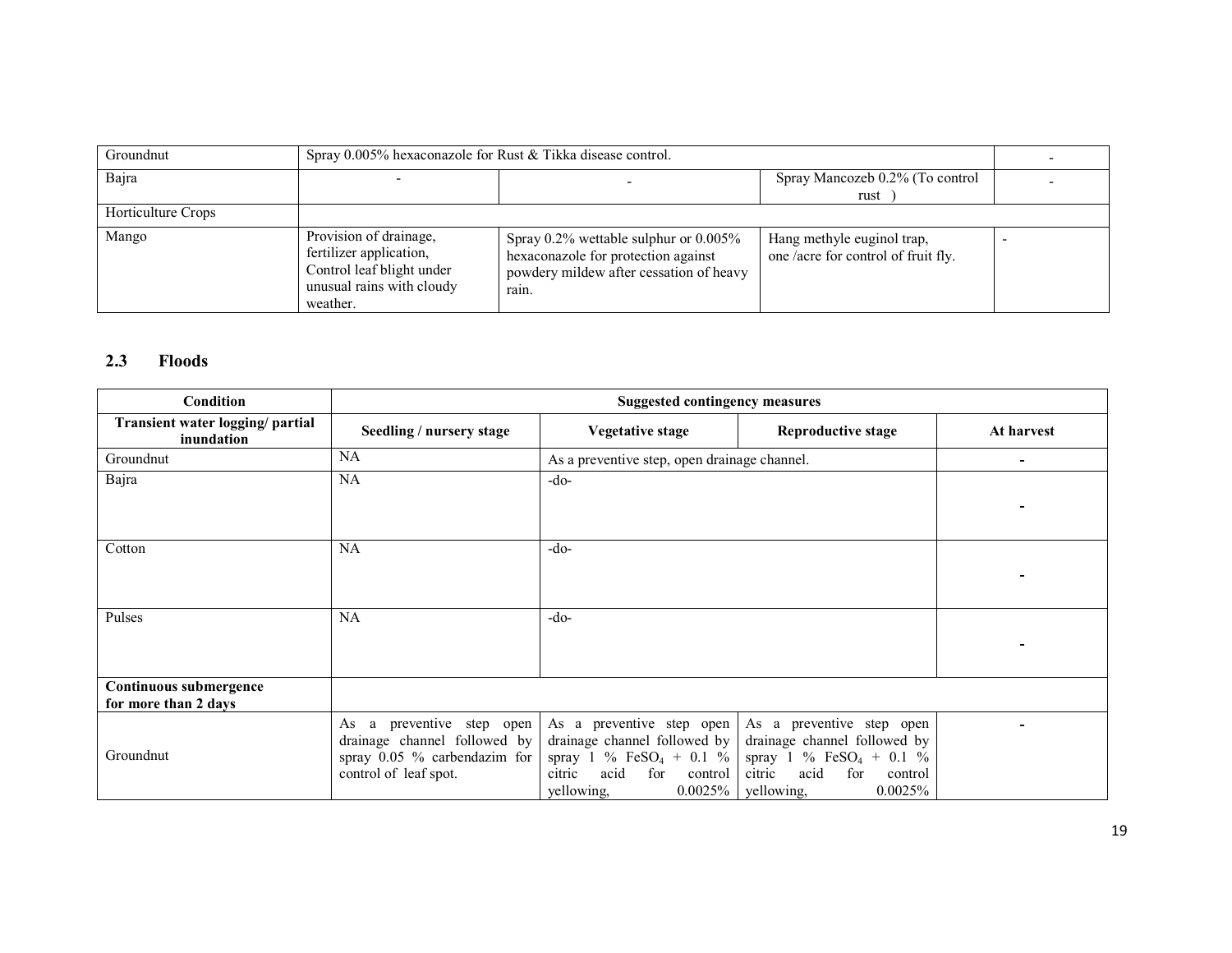|        |                                                                                                           | hexaconazole for rust $\&$ leaf<br>spot management.                                                                                              | hexaconazole for rust $\&$ leaf<br>spot management.                                                                                              |                          |
|--------|-----------------------------------------------------------------------------------------------------------|--------------------------------------------------------------------------------------------------------------------------------------------------|--------------------------------------------------------------------------------------------------------------------------------------------------|--------------------------|
| Cotton | As a preventive step, open<br>drainage channel and apply<br>Ammonium sulphate.                            | As a preventive step, open<br>drainage channel and apply<br>Ammonium sulphate.                                                                   | As a preventive step open<br>drainage channel. Harvesting<br>mature bolls.                                                                       |                          |
| Bajra  | As a preventive step, open<br>drainage channel and spray<br>mancozeb $0.2\%$ (To control<br>downy mildew) | As a preventive step, open<br>drainage channel and spray<br>mancozeb $0.2\%$ (To control<br>downy mildew)                                        | As a preventive step open<br>drainage channel and spray<br>mancozeb $0.2\%$ (To control<br>rusts).                                               | Harvest Mature ear heads |
| Pulses | As a preventive step open<br>drainage channel and spray 0.05<br>% carbendazim for powdery<br>mildew.      | As a preventive step open<br>drainage channel and spray<br>$0.005\%$ hexaconazole or $0.025$<br>% carbendazim for leaf spot<br>& powdery mildew. | As a preventive step open<br>drainage channel and spray<br>$0.005\%$ hexaconazole or $0.025$<br>% carbendazim for leaf spot<br>& powdery mildew. | Picking of Mature pods.  |

#### 2.4 Extreme events: Heat wave / Cold wave/Frost/ Hailstorm /Cyclone

| <b>Extreme event type</b> |                |                                          | <b>Suggested contingency measurer</b>       |                                                                                  |                                   |
|---------------------------|----------------|------------------------------------------|---------------------------------------------|----------------------------------------------------------------------------------|-----------------------------------|
|                           |                | Seedling / nursery stage                 | Vegetative stage                            | <b>Reproductive stage</b>                                                        | At harvest                        |
| <b>Heat Wave</b>          |                | Light & frequent irrigation to all crops | Light & frequent irrigation to all<br>crops | Light & frequent irrigation to all<br>crops                                      | -                                 |
| Cold wave                 | NA             |                                          |                                             |                                                                                  |                                   |
| Frost                     | NA             |                                          |                                             |                                                                                  |                                   |
| <b>Hailstorm</b>          | NA             |                                          |                                             |                                                                                  |                                   |
| Cyclone                   |                |                                          |                                             |                                                                                  |                                   |
| Wheat                     | Quick Drainage |                                          | Quick Drainage                              | Quick drainage and spray<br>mancozeb $0.2\%$ to control black<br>point in grain. | Shift produce to a safer<br>place |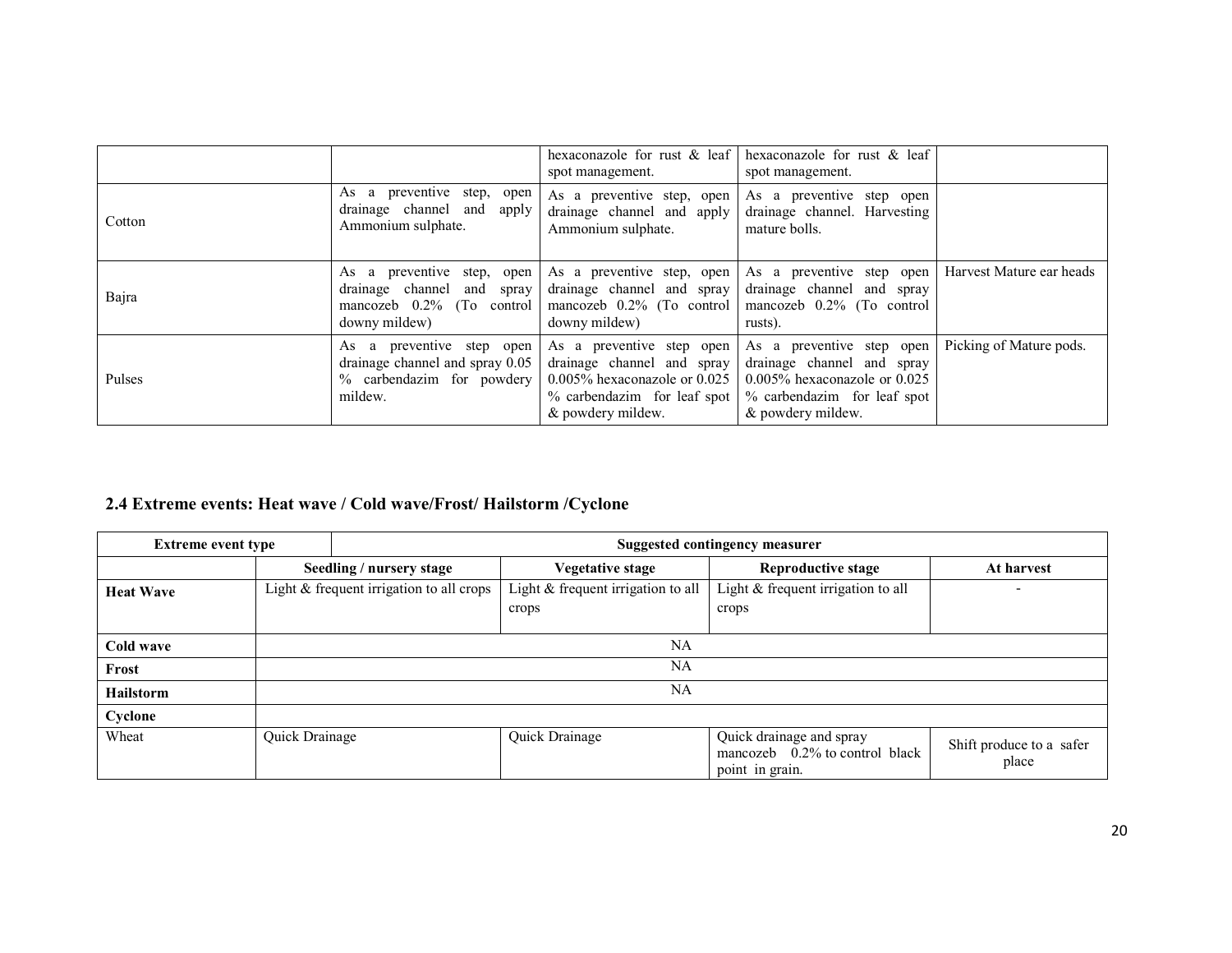| Cumin/Coriander     | Quick Drainage                                                             | Quick Drainage                                                             | Quick Drainage                                                             |  |
|---------------------|----------------------------------------------------------------------------|----------------------------------------------------------------------------|----------------------------------------------------------------------------|--|
| Cotton              | Earthing up, Quick Drainage                                                | Earthing up, Quick Drainage                                                | Earthing up, Quick Drainage                                                |  |
| Castor              | Earthing up, Quick Drainage                                                | Earthing up, Quick Drainage                                                | Earthing up, Quick Drainage                                                |  |
| Groundnut           | Quick Drainage                                                             | Quick Drainage                                                             | Quick Drainage                                                             |  |
| Sea water intrusion | Quick Drainage & apply<br>additional irrigation with good quality<br>water | Quick Drainage & apply<br>additional irrigation with good<br>quality water | Quick Drainage & apply<br>additional irrigation with good<br>quality water |  |

#### 2.5Contingent strategies for Livestock, Poultry & Fisheries

# 2.5.1 Livestock

|                                 | <b>Suggested contingency measures</b>                                                                                                                                                                                                              |                                                                                                                                                                                                                                                                                                            |                                                                                                                                                                                |  |
|---------------------------------|----------------------------------------------------------------------------------------------------------------------------------------------------------------------------------------------------------------------------------------------------|------------------------------------------------------------------------------------------------------------------------------------------------------------------------------------------------------------------------------------------------------------------------------------------------------------|--------------------------------------------------------------------------------------------------------------------------------------------------------------------------------|--|
|                                 | <b>Before the event</b>                                                                                                                                                                                                                            | During the event                                                                                                                                                                                                                                                                                           | After the event                                                                                                                                                                |  |
| <b>Drought</b>                  |                                                                                                                                                                                                                                                    |                                                                                                                                                                                                                                                                                                            |                                                                                                                                                                                |  |
| Feed and fodder<br>availability | As the district is occasionally prone to drought the<br>following measures to be taken to ameliorate the fodder<br>deficiency<br>Collection of ground nut haulms, so a meal was te and<br>groundnut cake for use as feed supplement during drought | Harvest<br>biomass<br>of<br>dried<br>and<br>use<br>crops<br>up<br>(wheat/bajra/sorghum/maize/mungbean etc.,)<br>material as<br>fodder<br>Use of unconventional and locally available cheap feed<br>ingredients especially soya meal waste and groundnut cake<br>as supplement for livestock during drought | Training/educating farmers<br>for feed & fodder storage.<br>Maintenance / repair of silo<br>pits and feed/fodder stores.<br>Encourage progressive<br>farmers to grow multi cut |  |
|                                 | Avoid burning of wheat straw<br>Establishment of fodder bank at village level with available dry<br>fodder (ground nut haulms, wheat straw and sorghum/bajra                                                                                       | Utilizing fodder from fodder bank reserves.<br>Utilizing stored silage/hay.                                                                                                                                                                                                                                | fodder crops of<br>sorghum/bajra/maize(UP<br>chari, MP chari, HC-136,<br>HD-2, GAINT BAJRA, L-74,                                                                              |  |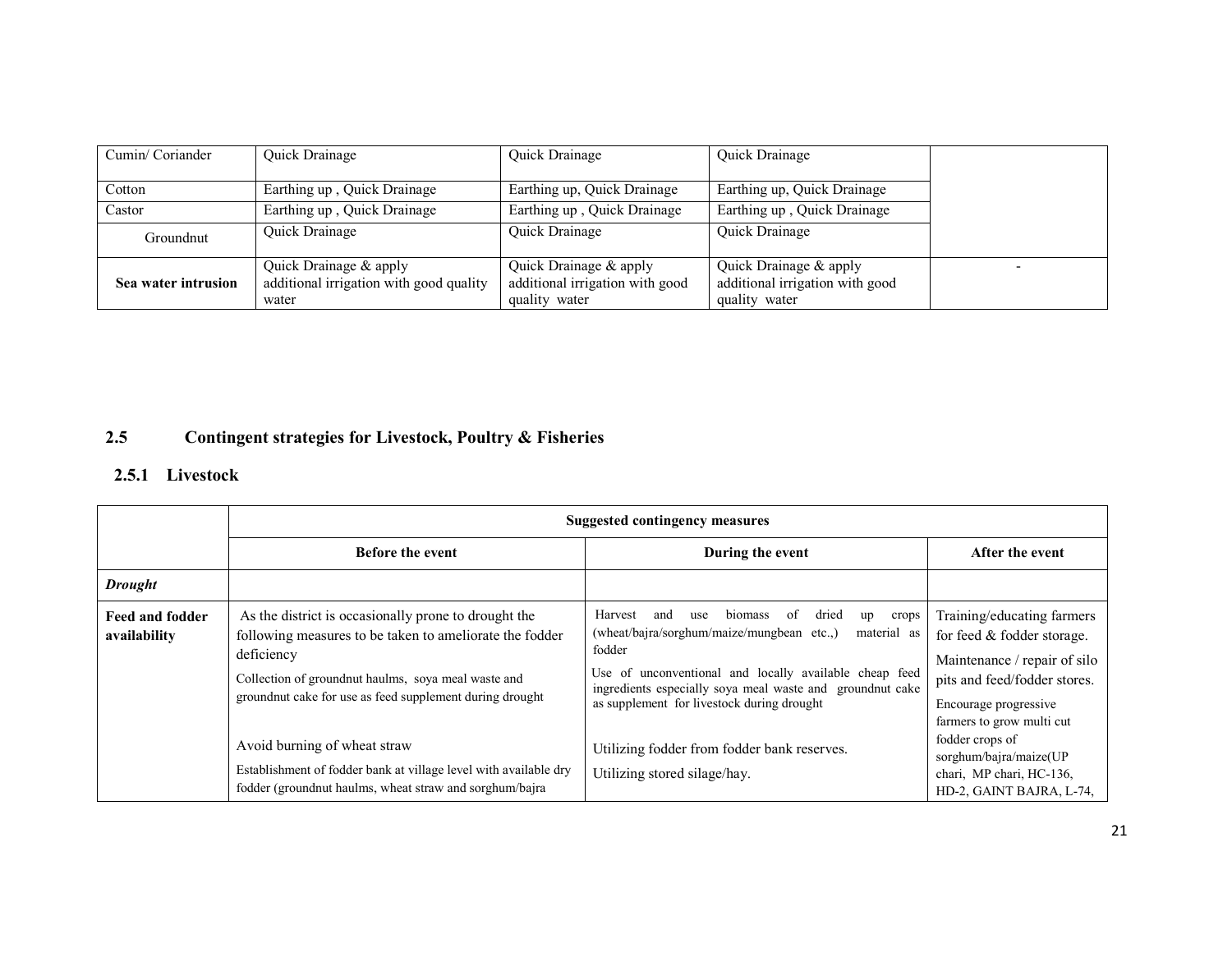|                                            | stover)<br>Increase area under perennial fodder cultivation with high<br>yielding Hybrid Napier varieties.<br>Conservation of maize/bajra green fodder as silage<br>Sowing of cereals (Sorghum/Bajra) and leguminous crops<br>(Lucerne, Berseem, Horse gram, Cowpea) during early<br>monsoon under dry land system for fodder production<br>Encourage fodder production with Maize, Jowar, Bajra,<br>Cowpea, Barseem, Lucerne etc.,<br>Processing $&$ storage of feed/fodder and roughages in the<br>form of complete feed/blocks. | Transporting complete feed/fodder and dry roughages<br>to the affected areas.<br>Concentrate ingredients such as Grains, brans, chunnies<br>& oilseed cakes, low grade grains etc. unfit for human<br>consumption should be procured from Govt. Godowns<br>for feeding as supplement for high productive animals<br>during drought<br>Continuous supplementation of mineral mixture to<br>prevent infertility.<br>Encourage mixing available kitchen waste with dry<br>fodder while feeding to the milch animals | K-677, Ananad/African Tall<br>etc.<br>Supply of quality fodder seed<br>(multi<br>cut<br>sorghum/bajra/maize<br>varieties) and fodder slips of<br>Napier, guinea grass well<br>before monsoon<br>Replenish the feed and<br>fodder banks |
|--------------------------------------------|------------------------------------------------------------------------------------------------------------------------------------------------------------------------------------------------------------------------------------------------------------------------------------------------------------------------------------------------------------------------------------------------------------------------------------------------------------------------------------------------------------------------------------|------------------------------------------------------------------------------------------------------------------------------------------------------------------------------------------------------------------------------------------------------------------------------------------------------------------------------------------------------------------------------------------------------------------------------------------------------------------------------------------------------------------|----------------------------------------------------------------------------------------------------------------------------------------------------------------------------------------------------------------------------------------|
| <b>Drinking water</b>                      | Adopt various water conservation methods at village<br>level to improve the ground water level for adequate<br>water supply.<br>Identification of water resources<br>Desilting of ponds<br>Rain water harvesting and create water bodies/watering<br>points (when water is scarce use only as drinking water<br>for animals)<br>Construction of drinking water tanks in herding<br>places/village junctions/relief camp locations<br>Community drinking water trough can be arranged in<br>shandies /community grazing areas       | Adequate supply of drinking water.<br>Restrict wallowing of animals in water<br>bodies/resources<br>Add alum in stagnated water bodies                                                                                                                                                                                                                                                                                                                                                                           | Watershed<br>management<br>practices shall be promoted<br>to conserve the rainwater.<br>Bleach $(0.1\%)$ drinking<br>water / water sources<br>Provide<br>clean<br>drinking<br>water                                                    |
| <b>Health</b> and<br>disease<br>management | Procure and stock emergency medicines and<br>vaccines<br>for important endemic diseases of the area<br>All the stock must be immunized for endemic diseases<br>of the area                                                                                                                                                                                                                                                                                                                                                         | Carryout deworming to all animals entering into relief<br>camps<br>Identification and quarantine of sick animals<br>Constitution of Rapid Action Veterinary Force                                                                                                                                                                                                                                                                                                                                                | Keep close surveillance on<br>disease outbreak.<br>Undertake the vaccination<br>depending on need                                                                                                                                      |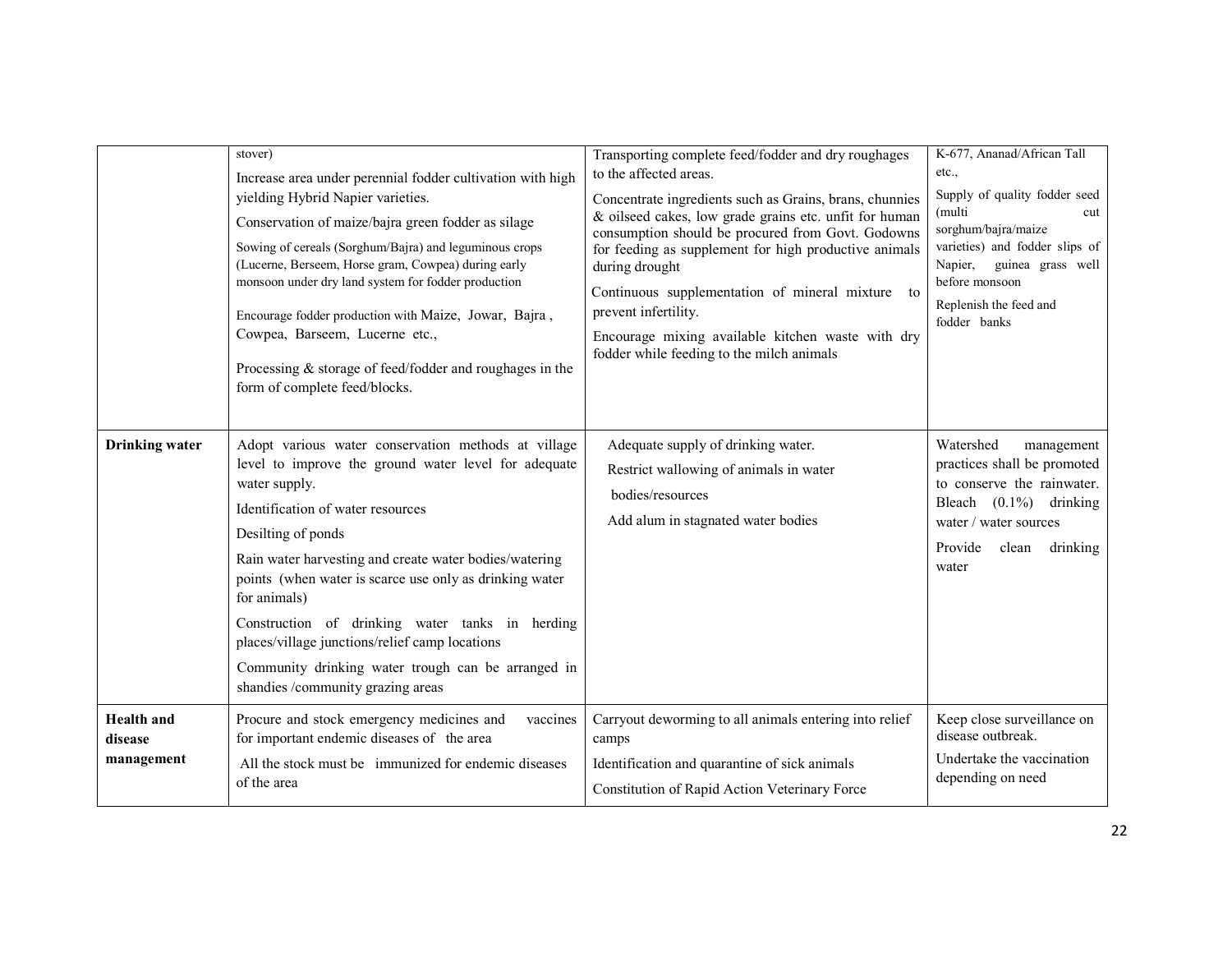|                                        | Vaccination for HS & FMD<br>Surveillance and disease monitoring network to be<br>established at Joint Director (Animal Husbandry) office<br>in the district<br>Adequate refreshment training on draught management<br>to be given to VAS, Jr.VAS, LI with regard to health &<br>management measures<br>Procure and stock multivitamins & area specific mineral<br>mixture                                                                                                                                                                                                                                                                                                                                                               | Performing ring vaccination (8 km radius) in case of<br>any outbreak<br>Restricting movement of livestock in case of any<br>epidemic<br>Drainage of water from and around animal sheds,<br>pasture areas.<br>Tick control measures be undertaken to prevent tick<br>borne diseases in animals<br>Rescue of sick and injured animals and their treatment<br>Organize with community, daily lifting of dung from<br>relief camps                                                                                                                                                                        | Keep the animal houses<br>clean and spray<br>disinfectants Farmers<br>should be advised to breed<br>their milch animals during<br>July-September so that the<br>peak milk production does<br>not coincide with mid<br>summer                                                                                                                                    |
|----------------------------------------|-----------------------------------------------------------------------------------------------------------------------------------------------------------------------------------------------------------------------------------------------------------------------------------------------------------------------------------------------------------------------------------------------------------------------------------------------------------------------------------------------------------------------------------------------------------------------------------------------------------------------------------------------------------------------------------------------------------------------------------------|-------------------------------------------------------------------------------------------------------------------------------------------------------------------------------------------------------------------------------------------------------------------------------------------------------------------------------------------------------------------------------------------------------------------------------------------------------------------------------------------------------------------------------------------------------------------------------------------------------|-----------------------------------------------------------------------------------------------------------------------------------------------------------------------------------------------------------------------------------------------------------------------------------------------------------------------------------------------------------------|
| <b>Floods</b>                          |                                                                                                                                                                                                                                                                                                                                                                                                                                                                                                                                                                                                                                                                                                                                         |                                                                                                                                                                                                                                                                                                                                                                                                                                                                                                                                                                                                       |                                                                                                                                                                                                                                                                                                                                                                 |
| <b>Feed and fodder</b><br>availability | In case of early forewarning (EFW), harvest all the crops<br>(wheat/bajra/sorghum//maize/mungbean etc.) that can be<br>useful as feed/fodder in future (store properly)<br>Keeping sufficient of dry fodder to transport to the flood<br>affected villages<br>Don't allow the animals for grazing if severe floods are<br>forewarned<br>Keep stock of bleaching powder and lime<br>Carry out Butax spray for control of external parasites<br>Identify the Clinical staff and trained paravets and indent<br>for their services as per schedules<br>Identify the volunteers who can serve in need of<br>emergency<br>Arrangement for transportation of animals from low lying<br>area to safer places and also for rescue animal health | Transportation of animals to elevated areas<br>Proper hygiene and sanitation of the animal shed<br>In severe storms, un-tether or let loose the animals<br>Use of unconventional and locally available cheap feed<br>ingredients for feeding of livestock.<br>Avoid soaked and mould infected feeds / fodders to<br>livestock<br>Emergency outlet establishment for required medicines<br>or feed in each village<br>Spraying of fly repellants in animal sheds<br>Control of mosquitoes<br>(1) Treatment of animals for entritis etc. (2) Special<br>care and treatment of young animals for enteric | Repair of animal shed<br>Bring back the animals to<br>the shed<br>Cleaning and disinfection<br>of the shed<br>Bleach $(0.1\%)$ drinking<br>water / water sources<br>Encouraging farmers to<br>cultivate<br>short-term fodder crops<br>like sunhemp, Lucerne,<br>berseem, maize etc.,.<br>Deworming with broad<br>spectrum dewormers<br>Proper disposable of the |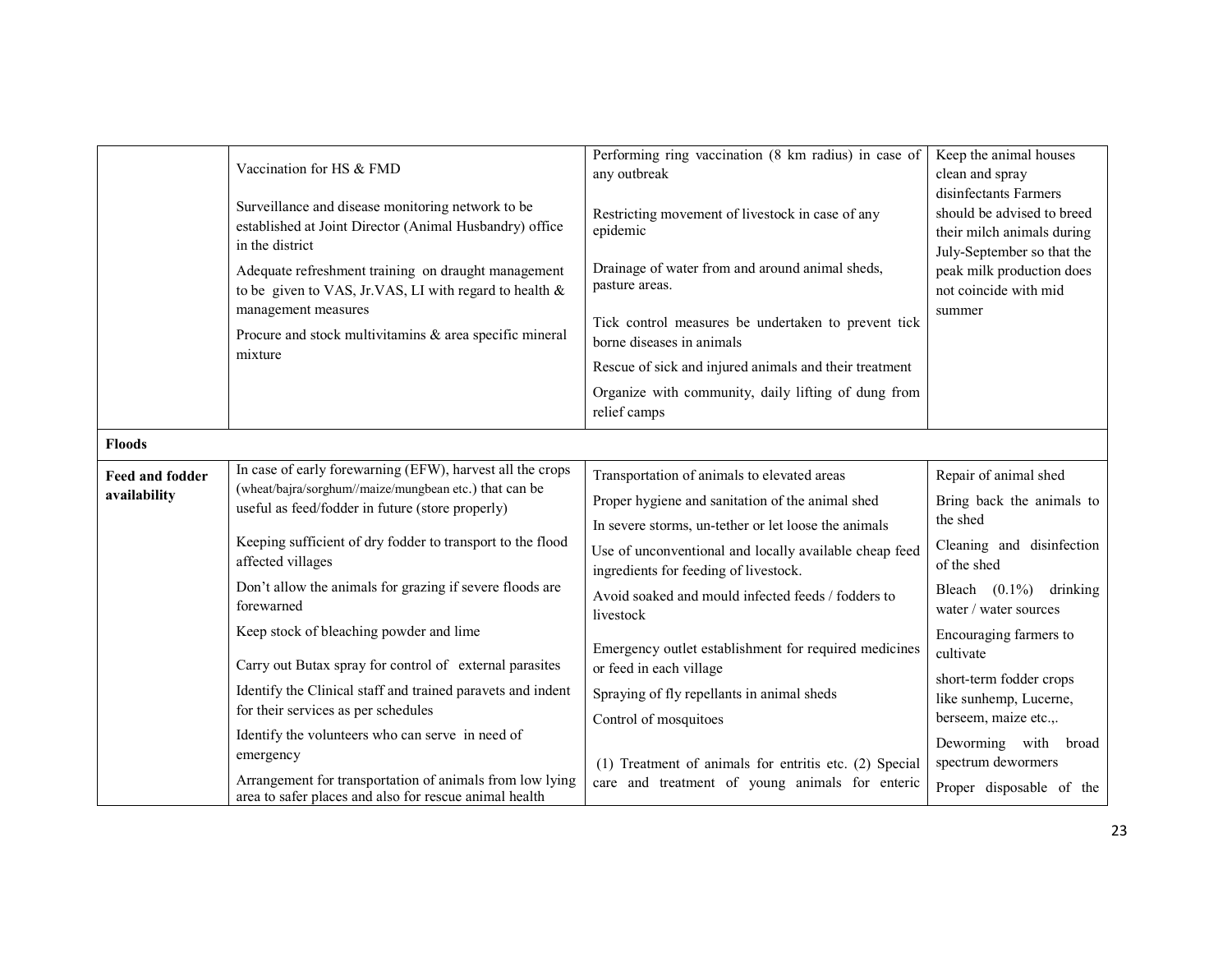|         | workers to get involve in rescue operations                                                                                                                                                                                                                                                                                                                                                                                                                                                                                                                                                                                                                                                                                                                                           | diseases like calf scour, pneumonia                                                                                                                                                                                                                                                                                                                                                                                                                             | dead animals / carcasses by<br>burning / deep burying $(4-8)$<br>feet) with lime powder<br>(1kg for small ruminants<br>and<br>5kg<br>for<br>large<br>ruminants) in pit<br>Drying the harvested crop<br>material and proper storage<br>for use as fodder.                                                                                                                                                                                                                                                                                     |
|---------|---------------------------------------------------------------------------------------------------------------------------------------------------------------------------------------------------------------------------------------------------------------------------------------------------------------------------------------------------------------------------------------------------------------------------------------------------------------------------------------------------------------------------------------------------------------------------------------------------------------------------------------------------------------------------------------------------------------------------------------------------------------------------------------|-----------------------------------------------------------------------------------------------------------------------------------------------------------------------------------------------------------------------------------------------------------------------------------------------------------------------------------------------------------------------------------------------------------------------------------------------------------------|----------------------------------------------------------------------------------------------------------------------------------------------------------------------------------------------------------------------------------------------------------------------------------------------------------------------------------------------------------------------------------------------------------------------------------------------------------------------------------------------------------------------------------------------|
| Cyclone | In case of early forewarning (EFW), harvest all the crops<br>(wheat/bajra/sorghum/maize/mungbean etc.) that can be<br>useful as feed/fodder in future (store properly)<br>Keeping sufficient of dry fodder to transport to the flood<br>affected villages<br>Don't allow the animals for grazing if severe floods are<br>forewarned<br>Keep stock of bleaching powder and lime<br>Carry out Butax spray for control of external parasites<br>Identify the Clinical staff and trained paravets and indent<br>for their services as per schedules<br>Identify the volunteers who can serve in need of<br>emergency<br>Arrangement for transportation of animals from low lying<br>area to safer places and also for rescue animal health<br>workers to get involve in rescue operations | Transportation of animals to elevated areas<br>Proper hygiene and sanitation of the animal shed<br>In severe storms, un-tether or let loose the animals<br>Use of unconventional and locally available cheap feed<br>ingredients for feeding of livestock.<br>Avoid soaked and mould infected feeds / fodders to<br>livestock<br>Emergency outlet establishment for required medicines<br>or feed in each village<br>Spraying of fly repellants in animal sheds | Repair of animal shed<br>Bring back the animals to<br>the shed<br>Cleaning and disinfection<br>of the shed<br>Bleach $(0.1\%)$ drinking<br>water / water sources<br>Encouraging farmers to<br>cultivate<br>short-term fodder crops<br>like sunhemp, Lucerne,<br>berseem, maize etc.,.<br>Deworming with<br>broad<br>spectrum dewormers<br>Proper disposable of the<br>dead animals / carcasses by<br>burning / deep burying $(4-8)$<br>feet) with lime powder<br>(1kg for small ruminants<br>and<br>5kg<br>for<br>large<br>ruminants) in pit |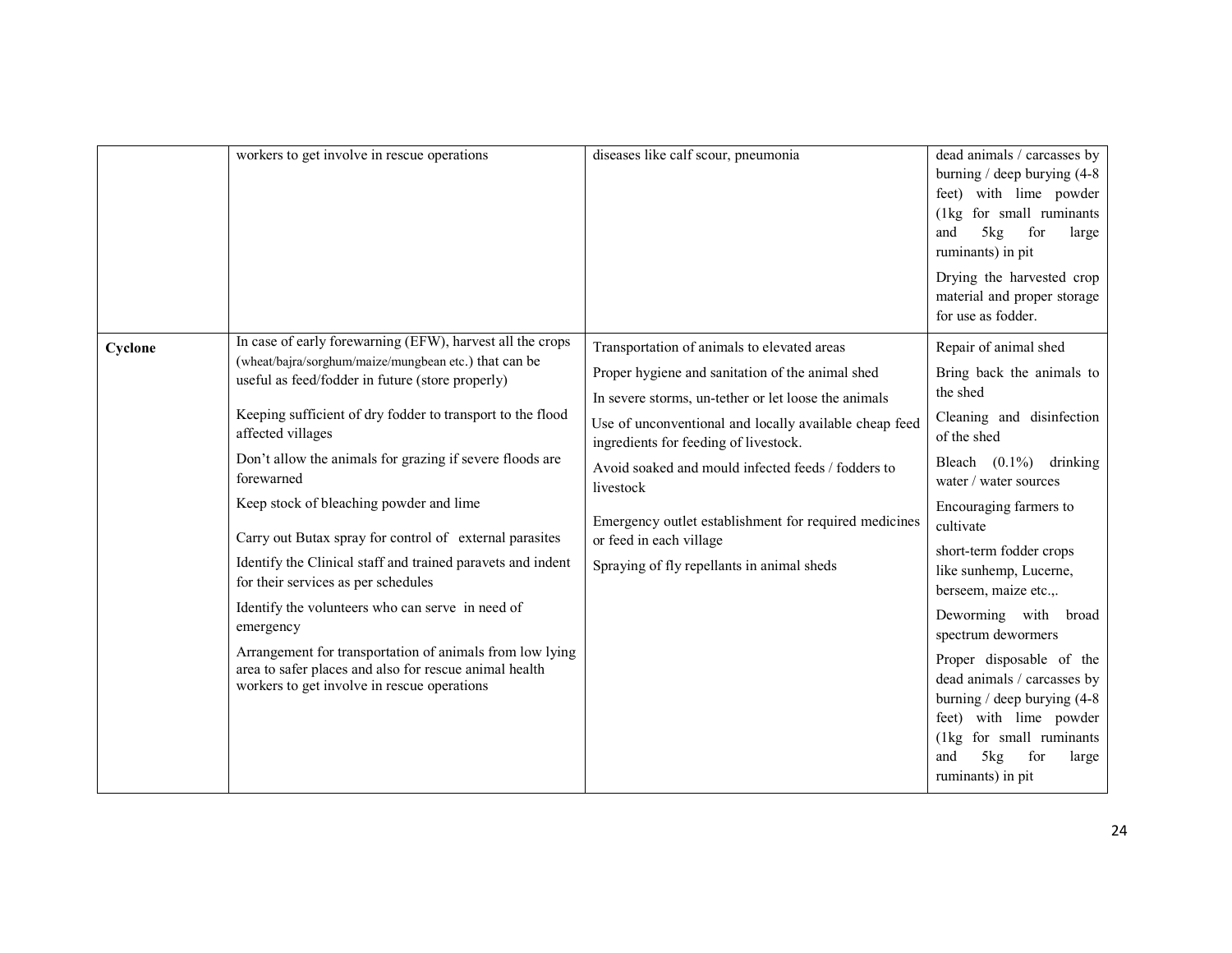| Cold wave        | Not applicable                                                                                                                                                                                                                                                                                  |                                                                                                                                                                                                                                                                                                                                                                                                                                        | Drying the harvested crop<br>material and proper storage<br>for use as fodder.                                     |
|------------------|-------------------------------------------------------------------------------------------------------------------------------------------------------------------------------------------------------------------------------------------------------------------------------------------------|----------------------------------------------------------------------------------------------------------------------------------------------------------------------------------------------------------------------------------------------------------------------------------------------------------------------------------------------------------------------------------------------------------------------------------------|--------------------------------------------------------------------------------------------------------------------|
| <b>Heat wave</b> | Arrangement for protection from heat wave<br>Plantation around the shed<br>$\mathbf{i}$<br>$H2O$ sprinklers / foggers in the shed<br>11)<br>Application of white reflector paint on the roof<br>iii)<br>iv) Thatched sheds should be provided as a shelter to<br>animal to minimize heat stress | Allow the animals early in the morning or late in the evening<br>for grazing during heat waves<br>Feed green fodder/silage / concentrates during day time and<br>roughages / hay during night time in case of heat waves<br>Put on the foggers / sprinkerlers/fans during heat weaves in<br>case of high yielders (Jersey/HF crosses)<br>In severe cases, vitamin 'C' and electrolytes should be added<br>in $H_2O$ during heat waves. | Feed the animals<br>as<br>per<br>routine schedule<br>Allow the animals for grazing<br>(normal timings)             |
| <b>Insurance</b> | Encouraging insurance of livestock                                                                                                                                                                                                                                                              | Listing out the details of the dead animals                                                                                                                                                                                                                                                                                                                                                                                            | Submission<br>for<br>insurance<br>claim and availing insurance<br>benefit<br>Purchase of new productive<br>animals |

# 2.5.2 Poultry

|                              | <b>Suggested contingency measures</b>                                  |                                                                              |                                                                                                                       | Convergence/linkages with ongoing<br>programs, if any           |
|------------------------------|------------------------------------------------------------------------|------------------------------------------------------------------------------|-----------------------------------------------------------------------------------------------------------------------|-----------------------------------------------------------------|
|                              | After the event<br><b>Before the event</b><br>During the event         |                                                                              |                                                                                                                       |                                                                 |
| <b>Drought</b>               |                                                                        |                                                                              |                                                                                                                       |                                                                 |
| Shortage of feed ingredients | Stored feed, conventional<br>Antibiotics<br>feed.<br>and<br>probiotics | feed.<br>Stored<br>feed,<br>conventional<br>Antibiotics<br>and<br>probiotics | feed,<br>Use<br>conventional<br>viral<br>for<br>vaccination<br>-Marek's<br>and<br>diseases<br>Ranikhet diseases (MD & | Linkage Govt. schemes with public/NGOs<br>at grass root levels. |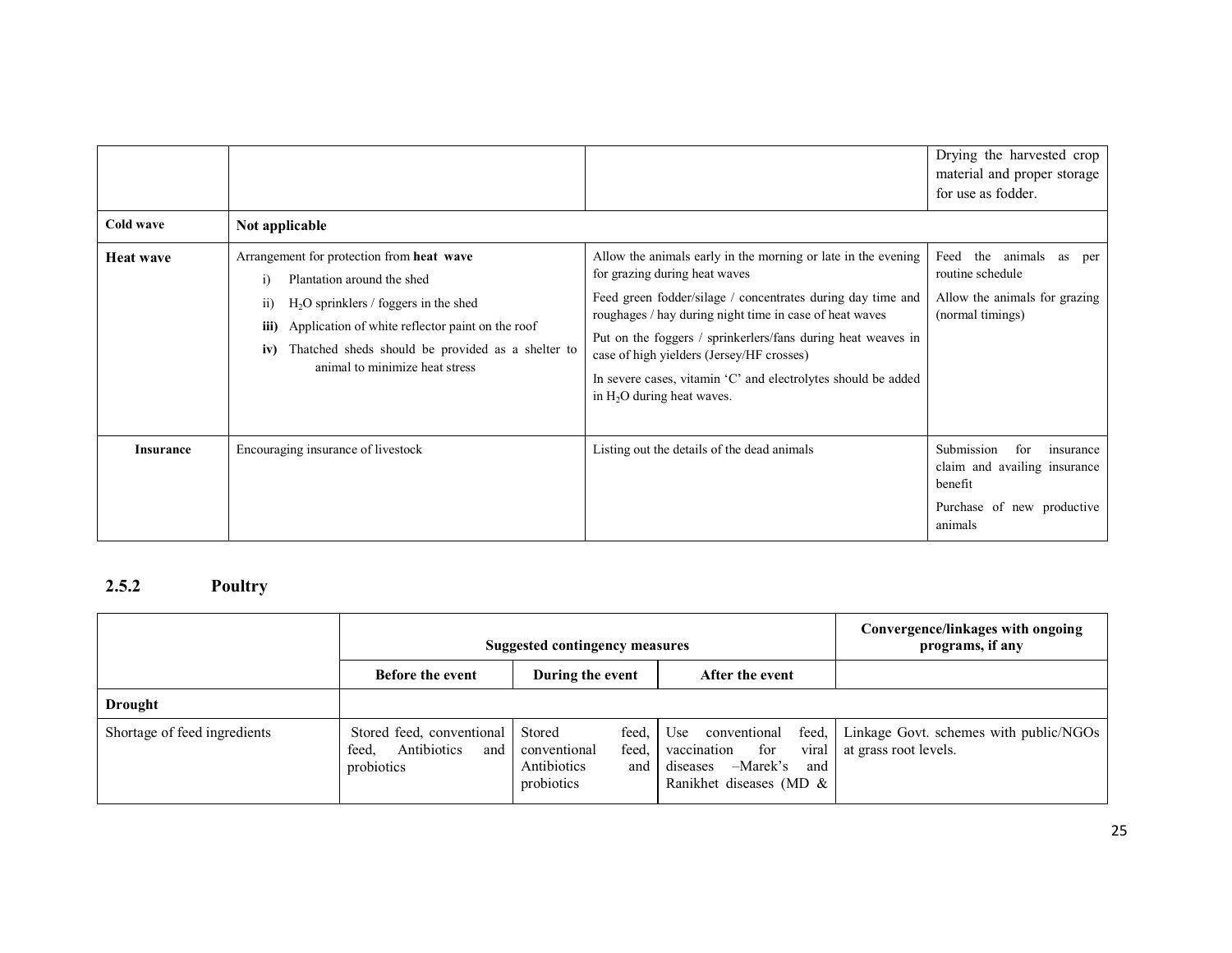|                                                                        |                                                                                              |                                                                                                                                           | RD).                                                                                   |                                                                 |
|------------------------------------------------------------------------|----------------------------------------------------------------------------------------------|-------------------------------------------------------------------------------------------------------------------------------------------|----------------------------------------------------------------------------------------|-----------------------------------------------------------------|
| Drinking water                                                         | Rain water harvesting                                                                        | Give<br>for<br>water<br>drinking only                                                                                                     | Give sufficient water as per<br>the bird's requirement                                 | Linkage Govt. schemes with public/NGOs<br>at grass root levels  |
| Health and disease management                                          | Vaccination<br>for<br>viral<br>diseases -against MD &<br>RD, cover birds under<br>insurance. | Provide ventilation.<br>Add more calcium<br>with feed.<br>Assure supply<br>of<br>electric power.                                          | Routine practices are to be<br>followed Culling affected<br>birds disposal by burning. | Vaccination for viral diseases -against MD<br>& RD              |
| <b>Floods</b>                                                          |                                                                                              |                                                                                                                                           |                                                                                        |                                                                 |
| Shortage of feed ingredients                                           | Use conventional<br>feed.<br>ingredients.                                                    | feed,<br>Use<br>stored<br>Antibiotics<br>Pro<br>biotics, and<br>Assure<br>of<br>supply<br>electric<br>power.                              | Routine practices are to be<br>followed.                                               | Linkage Govt. schemes with public/NGOs<br>at grass root levels. |
| Drinking water                                                         | L,                                                                                           | bleaching<br>Add<br>powder to drinking<br>water $(1\%)$ .                                                                                 | Add bleaching powder to<br>drinking water $(1\%)$ .                                    | Linkage Govt. schemes with public/NGOs<br>at grass root levels  |
| Health and disease management<br>Cover<br>birds<br>under<br>insurance. |                                                                                              | For suspected cases<br>give antibiotic in the<br>feed, prevent water<br>logging surrounding<br>sheds, Assure supply<br>of electric power. | Dispose dead<br>birds<br>by<br>burning.                                                | Vaccination for viral diseases -against MD<br>&RD               |
| Cyclone                                                                |                                                                                              |                                                                                                                                           |                                                                                        |                                                                 |
| Shortage of feed ingredients                                           | feed<br>Use<br>stored<br>ingredients.                                                        | Use stored feed $\&$<br>Use<br>conventional<br>feed, Antibiotics Pro<br>biotic.                                                           | Routine practices are to be<br>followed.                                               | Use stored feed ingredients                                     |
| Drinking water                                                         | $\overline{\phantom{a}}$                                                                     | bleaching<br>Add<br>drinking<br>powder to<br>water $(1\%)$ .                                                                              | Add bleaching powder to<br>drinking water $(1\%)$ .                                    |                                                                 |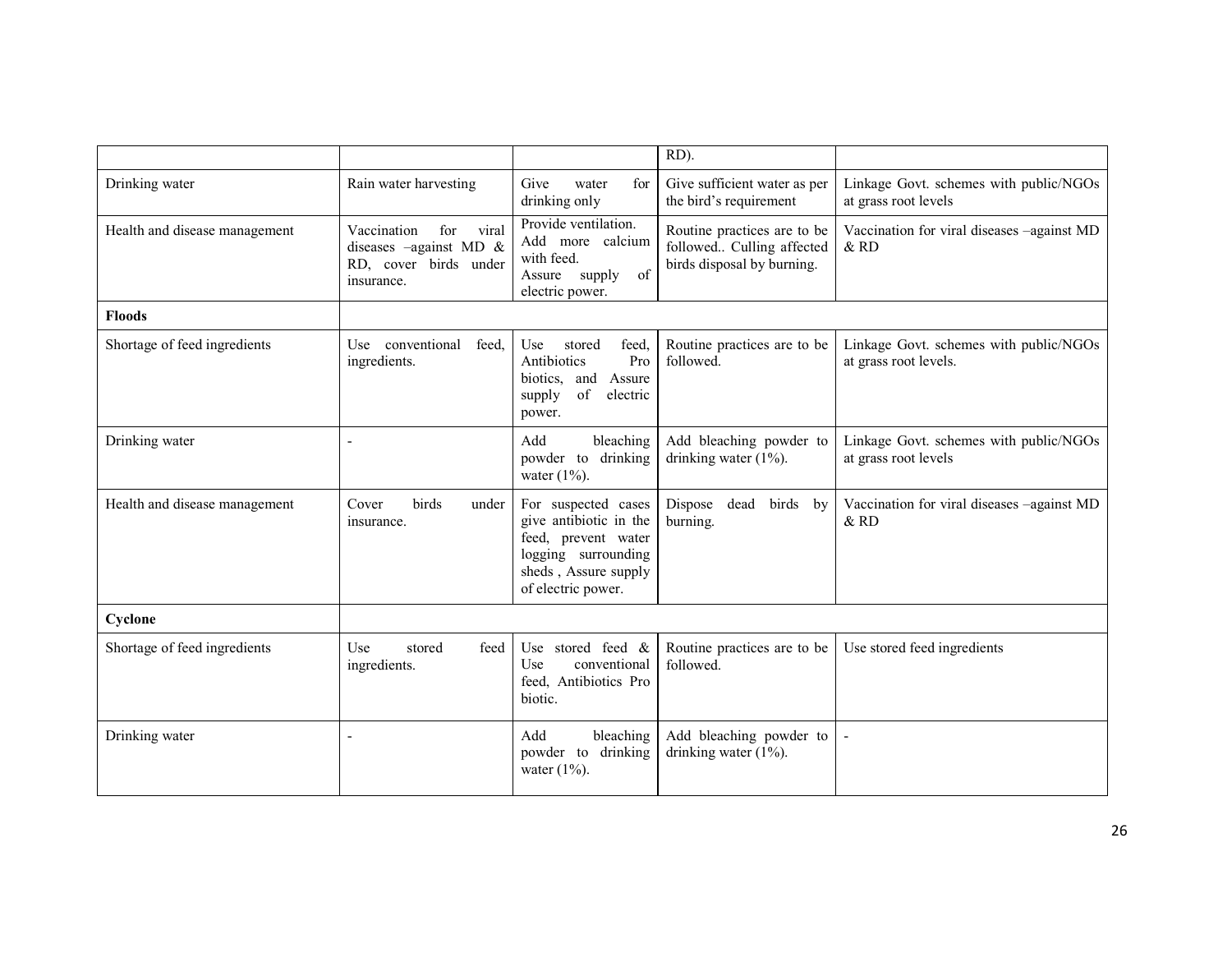| Health and disease management  | birds<br>Cover<br>under<br>insurance.                               | For suspected cases<br>give antibiotics.                                                                      | birds by<br>dead<br>Dispose<br>burning.  | $\overline{\phantom{a}}$ |
|--------------------------------|---------------------------------------------------------------------|---------------------------------------------------------------------------------------------------------------|------------------------------------------|--------------------------|
| Heat wave and cold wave        |                                                                     |                                                                                                               |                                          |                          |
| <b>Heat wave</b>               |                                                                     |                                                                                                               |                                          |                          |
| Shelter/environment management | Arrangement of<br>good<br>ventilation by fitting fan<br>and foggers | fans<br>Operate<br>$\overline{\phantom{a}}$<br>foggers, keep open<br>ventilators in night<br>and cool period. | Routine practices are to be<br>followed. |                          |
| Health and disease management  | Cover<br>birds<br>under<br>insurance.                               | Viral vaccination add<br>calcium in the poultry<br>feed.                                                      | Routine practices are to be<br>followed. | $\overline{\phantom{0}}$ |
| cold wave                      |                                                                     |                                                                                                               |                                          |                          |
| Shelter/environment management | NA                                                                  |                                                                                                               |                                          |                          |
| Health and disease management  | NA                                                                  |                                                                                                               |                                          |                          |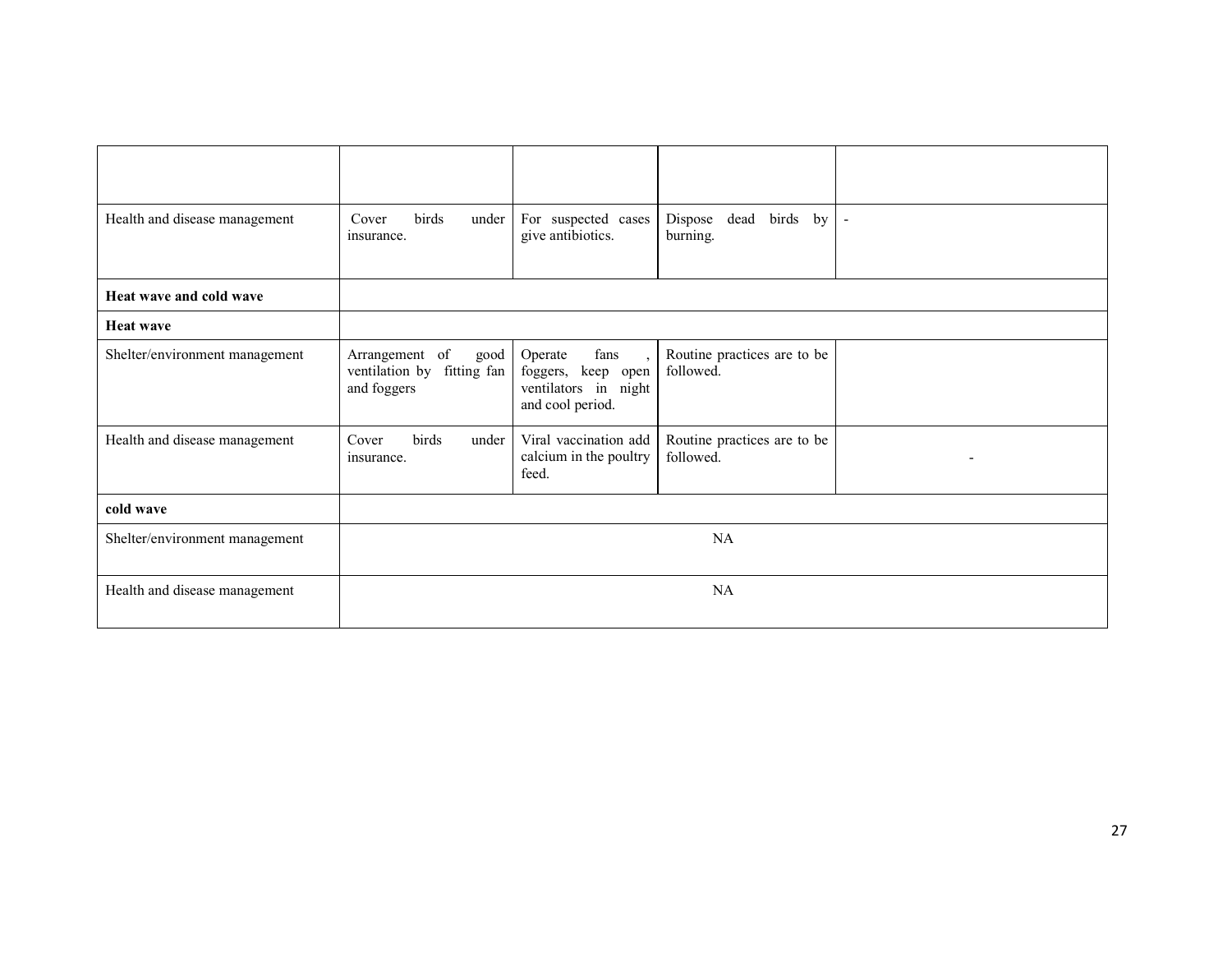## 2.5.3 Fisheries/ Aquaculture

|                                                                         | <b>Suggested contingency measures</b>                           |                                                                    |                                                  |  |  |  |
|-------------------------------------------------------------------------|-----------------------------------------------------------------|--------------------------------------------------------------------|--------------------------------------------------|--|--|--|
|                                                                         | <b>Before the event</b>                                         | During the event                                                   | After the event                                  |  |  |  |
| 1) Drought                                                              |                                                                 |                                                                    |                                                  |  |  |  |
| A. Capture                                                              |                                                                 |                                                                    |                                                  |  |  |  |
| Marine                                                                  |                                                                 | NA                                                                 |                                                  |  |  |  |
| Inland                                                                  |                                                                 | NA                                                                 |                                                  |  |  |  |
| <b>B.</b> Aquaculture                                                   |                                                                 |                                                                    |                                                  |  |  |  |
| (i) Shallow water in ponds due to<br>insufficient rains/inflow          | Desilting/deepening of pond so that<br>more water can be stored | Provision of additional bore wells<br>use Euryhaline species       | Maintaining pond water level at least 1 m depth. |  |  |  |
| (ii) Impact of salt load build up in<br>ponds / change in water quality | Replenishment of water in pond with<br>fresh water              | 30 % exchange of water                                             | 10 % exchange of water                           |  |  |  |
| (iii) Any other                                                         |                                                                 |                                                                    |                                                  |  |  |  |
| 2) Floods                                                               |                                                                 |                                                                    |                                                  |  |  |  |
| A. Capture                                                              |                                                                 |                                                                    |                                                  |  |  |  |
| Marine                                                                  | NA                                                              |                                                                    |                                                  |  |  |  |
| Inland                                                                  | NA                                                              |                                                                    |                                                  |  |  |  |
| <b>B.</b> Aquaculture                                                   |                                                                 |                                                                    |                                                  |  |  |  |
| (i) Inundation with flood water                                         | Deepening of ponds, Repair,<br>strengthening of dykes           | Enhancement of dykes height by<br>sand bags                        | ٠                                                |  |  |  |
| (ii) Water contamination and changes<br>in water quality                | Use of calcium hydroxide $(a)$ 150<br>kg/ha                     | Infected fishes to be treated with<br>$KMno4 1 %$ as prophylactics | Lime treatment for oxidation                     |  |  |  |
| (iii) Health and diseases                                               | Antibiotics fortified feeding as<br>prophylactics               | Disinfectants formalin treatments<br>as prophylactics              | $-do-$                                           |  |  |  |
| (iv) Loss of stock and inputs (feed,<br>chemicals etc)                  | Stock cover under insurance                                     |                                                                    |                                                  |  |  |  |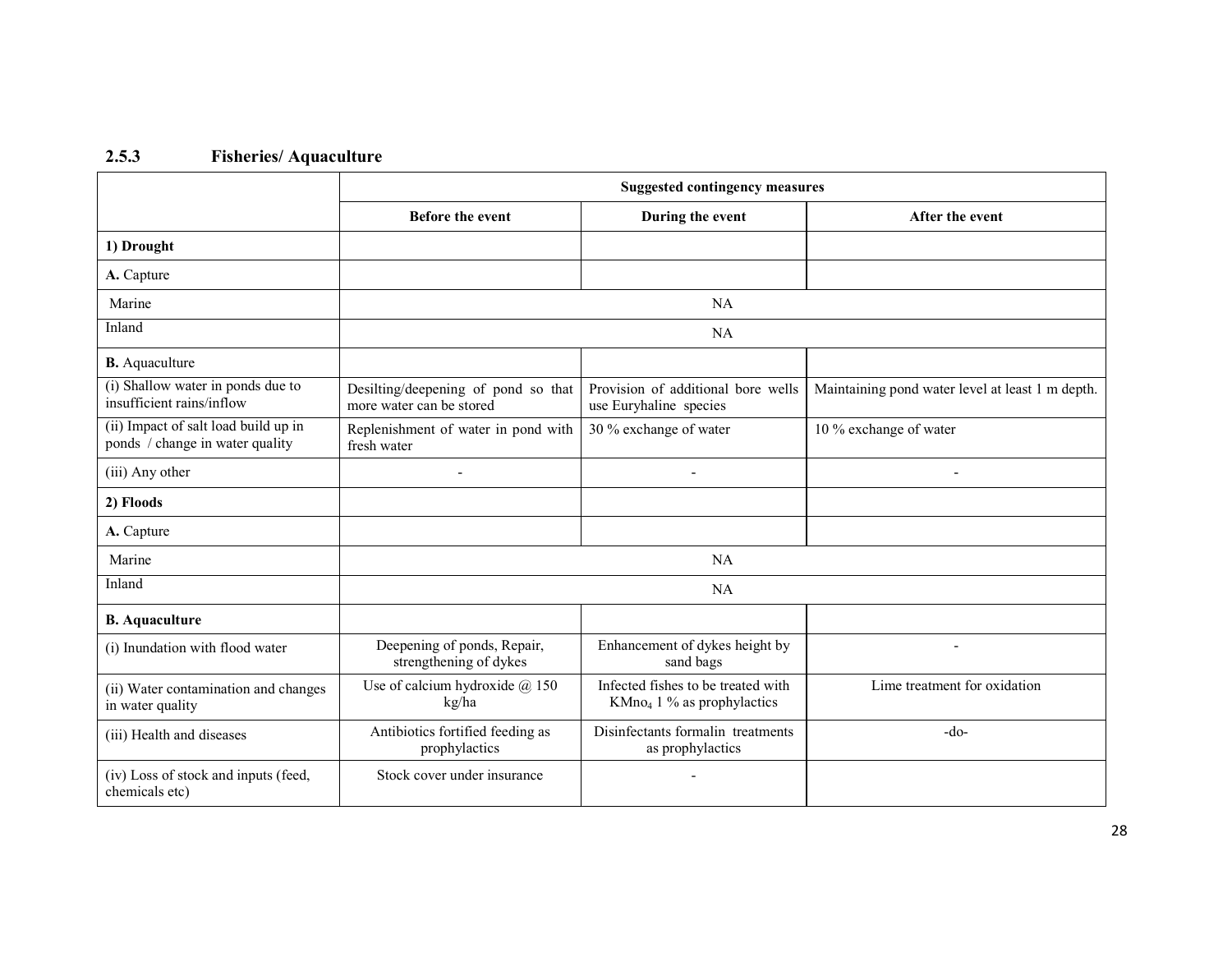| (v) Infrastructure damage (pumps,                                     |                                                                                                                                             |                                             | Repaire & maintenance of aqua structures to be                                                        |  |  |
|-----------------------------------------------------------------------|---------------------------------------------------------------------------------------------------------------------------------------------|---------------------------------------------|-------------------------------------------------------------------------------------------------------|--|--|
| aerators, huts etc)                                                   |                                                                                                                                             |                                             | given                                                                                                 |  |  |
| (vi) Any other                                                        |                                                                                                                                             |                                             |                                                                                                       |  |  |
| 3. Cyclone / Tsunami                                                  |                                                                                                                                             |                                             |                                                                                                       |  |  |
| A. Capture                                                            |                                                                                                                                             |                                             |                                                                                                       |  |  |
| Marine                                                                |                                                                                                                                             |                                             |                                                                                                       |  |  |
| (i) Average compensation paid due to<br>loss of fishermen lives       | For warning systems to be installed.<br>Insurance & communication<br>instruments supplied to fisher man,<br>Warning systems to be installed | Warning systems to be installed             | Compensations to be paid for repair $\&$<br>maintenance of boats $\&$ gears on actual survey<br>basis |  |  |
| (ii) Avg. no. of boats / nets/damaged                                 |                                                                                                                                             |                                             | Compensation on assessment of actual losses $\&$<br>damage of boats $&$ nets to be given              |  |  |
| (iii) Avg. no. of houses damaged                                      |                                                                                                                                             |                                             | Compensation on assessment of actual losses $\&$<br>damage of houses to be given                      |  |  |
| Inland                                                                | NA                                                                                                                                          |                                             |                                                                                                       |  |  |
| B. Aquaculture                                                        |                                                                                                                                             |                                             |                                                                                                       |  |  |
| (i) Overflow / flooding of ponds                                      | Strengthing of dykes                                                                                                                        | Enhancement of dykes height by<br>sand bags |                                                                                                       |  |  |
| (ii) Changes in water quality (fresh<br>water / brackish water ratio) | Maintain salinity by addition of fresh<br>water up to 20-25 ppt.                                                                            | Use euryhaline species                      | use Euryhaline species for culture                                                                    |  |  |
| (iii) Health and diseases                                             | Liming and formalin treatment                                                                                                               | Disinfectants treatments                    |                                                                                                       |  |  |
| (iv) Loss of stock and inputs (feed,<br>chemicals etc)                | Stock cover under insurance                                                                                                                 |                                             |                                                                                                       |  |  |
| (v) Infrastructure damage (pumps,<br>aerators, shelters/huts etc)     |                                                                                                                                             |                                             | Compensation on assessment of actual losses $\&$<br>damage of pumps, aerators, shelters/huts to be    |  |  |
|                                                                       |                                                                                                                                             |                                             | given                                                                                                 |  |  |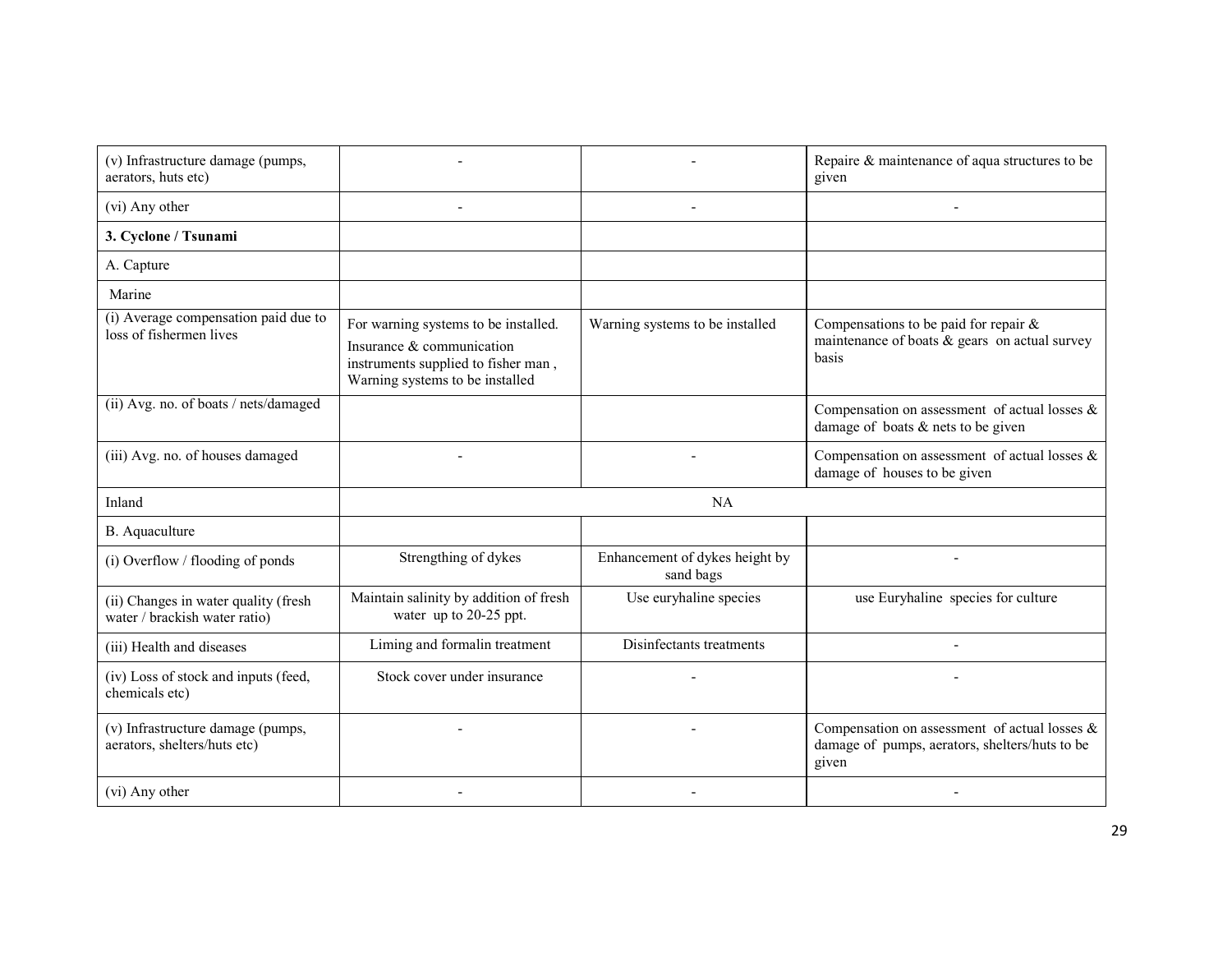| 4. Heat wave and cold wave                         |                                                      |                                                                                 |                                                |  |  |
|----------------------------------------------------|------------------------------------------------------|---------------------------------------------------------------------------------|------------------------------------------------|--|--|
| <b>Heat wave</b>                                   |                                                      |                                                                                 |                                                |  |  |
| A. Capture                                         |                                                      |                                                                                 |                                                |  |  |
| Marine                                             |                                                      | NA                                                                              |                                                |  |  |
| Inland                                             |                                                      | NA                                                                              |                                                |  |  |
| <b>B</b> . Aquaculture                             |                                                      |                                                                                 |                                                |  |  |
| (i) Changes in pond environment<br>(water quality) | Plantation of leafy trees on dyke,<br>increase depth | To maintain Water level in pond,<br>Use of fountain and peddle wheel<br>aerator | Prophylactic measures                          |  |  |
| (ii) Health and Disease management                 |                                                      | Bleaching powder 1 to 2 %,<br>formalin treatment to prevent<br>disease          | KMnO <sub>4</sub> 2 % to maintain oxygen level |  |  |
| (iii) Any other                                    | $\blacksquare$                                       |                                                                                 | $\overline{a}$                                 |  |  |
| cold wave                                          |                                                      |                                                                                 |                                                |  |  |
| A. Capture                                         |                                                      |                                                                                 |                                                |  |  |
| Marine                                             | NA                                                   |                                                                                 |                                                |  |  |
| Inland                                             | NA                                                   |                                                                                 |                                                |  |  |
| <b>B</b> . Aquaculture                             |                                                      |                                                                                 |                                                |  |  |
| (i) Changes in pond environment<br>(water quality) | $\blacksquare$                                       | To maintain Water level in pond,                                                | Prophylactic measures                          |  |  |
| (ii) Health and Disease management                 | $\blacksquare$                                       | Bleaching powder 1 to 2 %,<br>formalin treatment to prevent<br>disease          | $KMnO4 2 %$ to maintain oxygen level           |  |  |
| (iii) Any other                                    |                                                      |                                                                                 |                                                |  |  |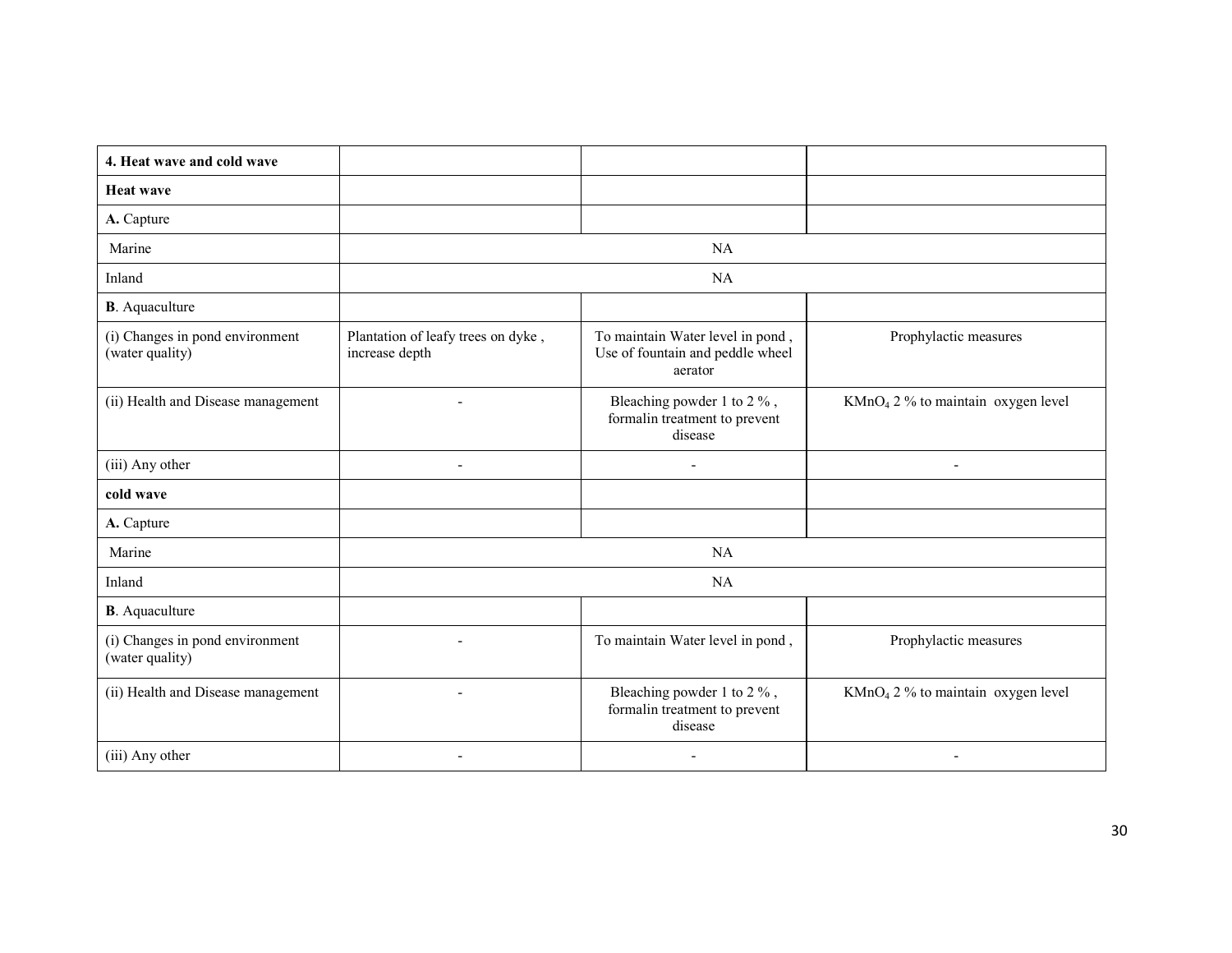

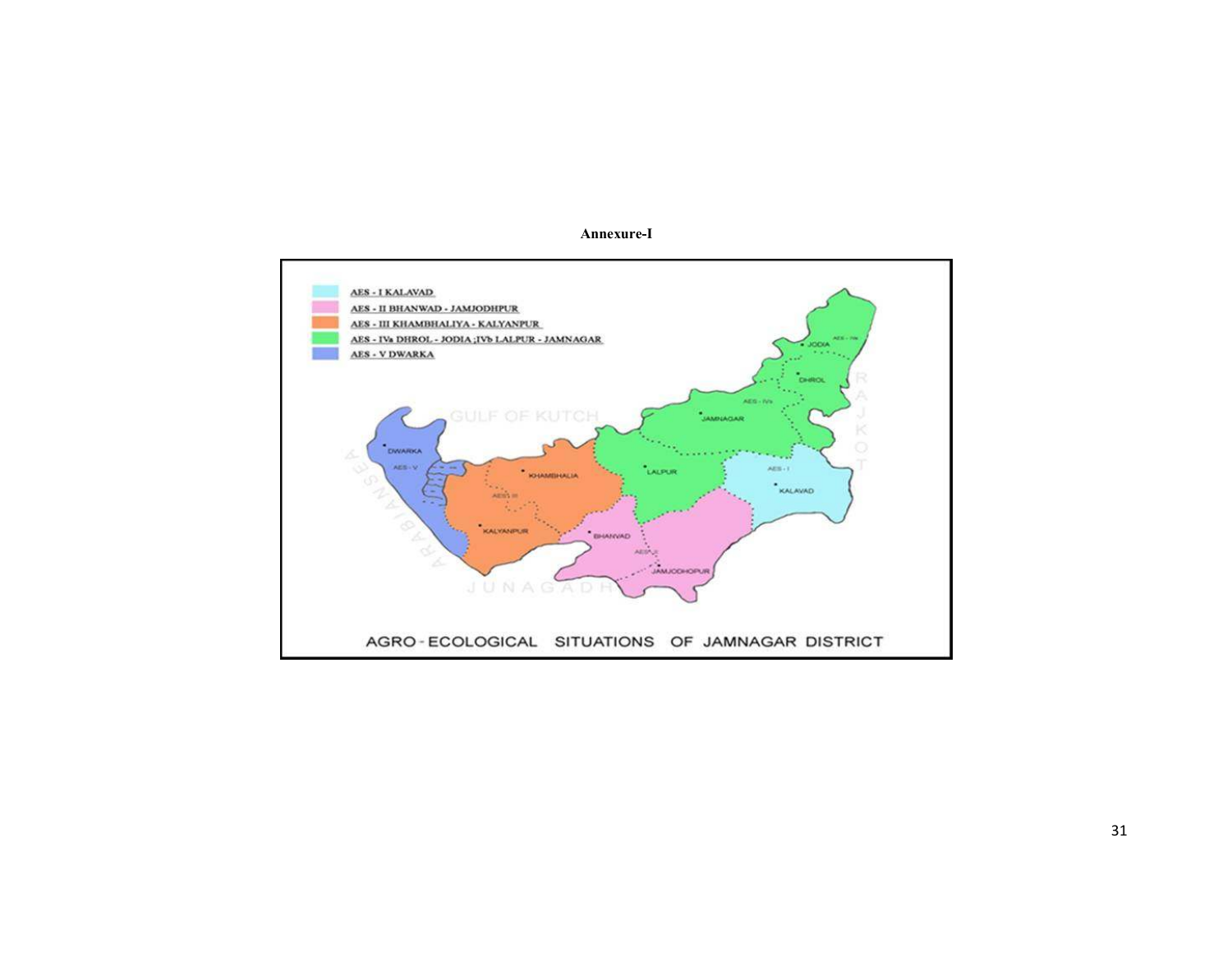#### Annexure-II

#### Mean annual rainfall of Jamnagar District:

| No.            | Year    | <b>Rainy days</b> | Rainfall (mm) | No.     | Year    | <b>Rainy days</b> | Rainfall (mm) |
|----------------|---------|-------------------|---------------|---------|---------|-------------------|---------------|
| 1              | 1995-96 | 15                | 365           | 9       | 2003-04 | 32                | 1032          |
| 2              | 1996-97 | 18                | 545           | 10      | 2004-05 | 24                | 567           |
| 3              | 1997-98 | 22                | 545           | 11      | 2005-06 | 30                | 883           |
| $\overline{4}$ | 1998-99 | 20                | 391           | 12      | 2006-07 | 36                | 782           |
| 5              | 1999-00 | 13                | 185           | 13      | 2007-08 | 38                | 1529          |
| 6              | 2000-01 | 13                | 470           | 14      | 2008-09 | 20                | 662           |
| $\overline{7}$ | 2001-02 | 21                | 770           | 15      | 2009-10 | 21                | 570.5         |
| 8              | 2002-03 | 9                 | 274           | Average |         |                   | 638           |